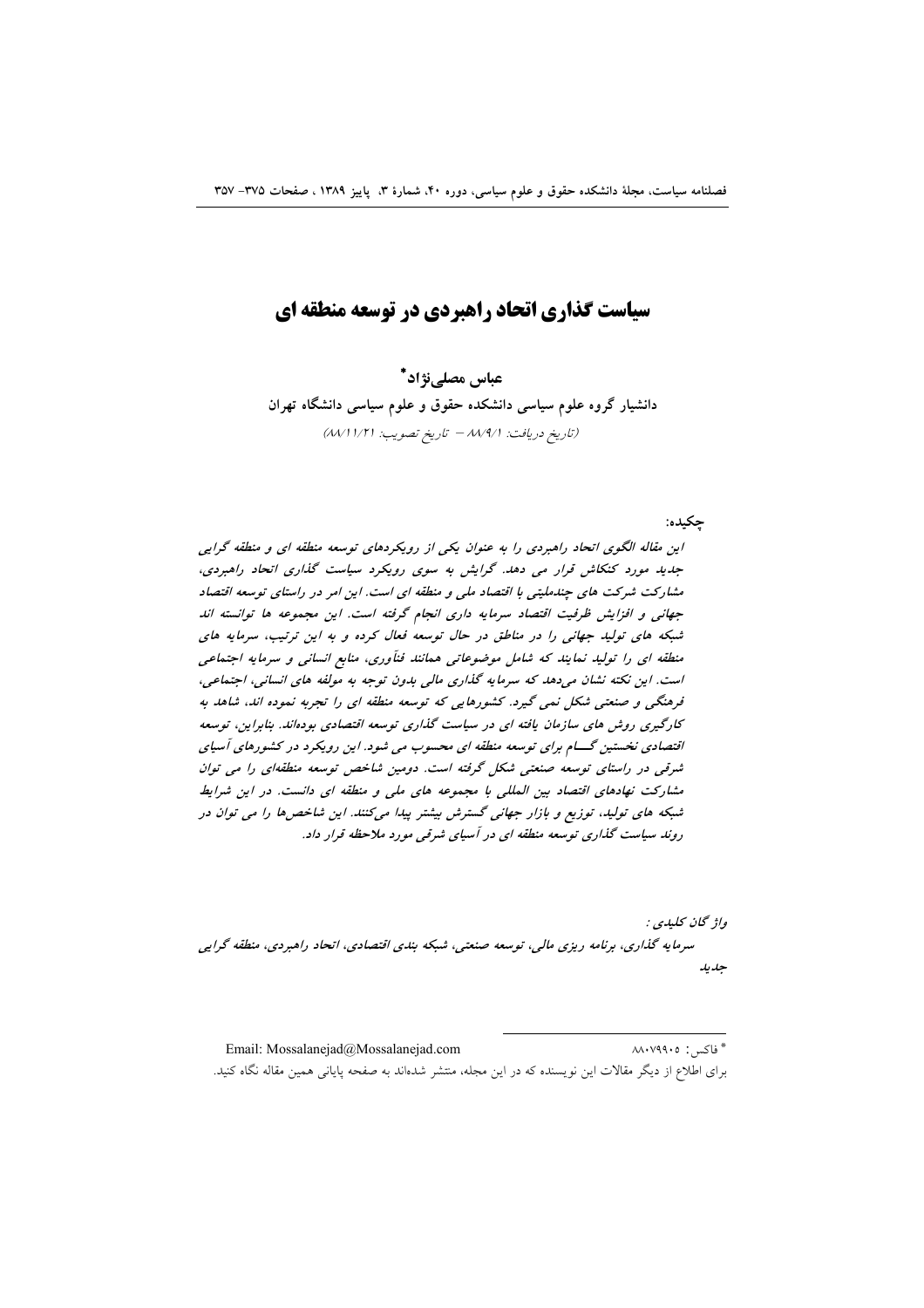#### مقدمه

الگوی اتحاد راهبردی به مثابه یکی از رهیافتهای توسعه منطقهای و همچنین منطقهگرایی جدید محسوب میشود. بسیاری از نظریهپردازان توسعه منطقهای خاطر نشان کردهاند که «رهیافت همگرایی تجاری» در روند توسعه منطقهای، کارکرد خود را از دست داده است. کشورهای آسیایی به ویژه واحدهای سیاسی آسیای شرقی برای نیل به توسعه منطقهای از الگوهای جدید بهره گرفتهاند که مبتنی بر مشارکت و «همگرایی مالی» (Financial Integration) میان کشورهای منطقهای است. این راهبرد زیرساخت اصلی سیاستگذاری توسعه اقتصادی در حوزه های منطقه ای را شکل داده است.

این الگو در حوزه های جغرافیایی مختلف استفاده شده است. اگرچه برای نخستین بار کشورهای اتحادیــه اروپا از طریــق هماهنگسازی مبادلات پولی- مالی درصــــدد برآمدند تا مطلوبیتهای منطقهگرایی را گسترش دهند؛ اما این الگو هم اکنون طیفی گسترده از کشورها را دربرمیگیرد. بهره گیری از الگوی همگرایی مالی منطقهای، زمینه سیاستگذاری براساس به کارگیری مؤلفههای مالی در سایر حوزههای توسعه منطقهای را به وجود میآورد و زیرساخت لازم برای سیاست گـذاری اتحـاد راهبـردی را شکل میدهد.

در شرایط موجود شاهد شکل گیری اتحادیه پولی و اقتصادی آفریقای غربی نیز میباشیم. این اتحادیه از «فرانک مرکزی آفریقا» (Central Franc Of Africa) به عنوان واحد ارزی منطقهای بهره خواهد گرفت. به همان گونه ای که کشورهای اروپایی توانسته اند از واحد مالی مشترک برای همکاریهای تجاری و مالی بین المللی خود استفاده نمایند. مشابه چنین فرایندی را نظام موافقتنامههای تجاری– مالی آمریکای شمالی به وجود آورده است. آنها توانسته اند سیاست مالی مشترک را بین کشورهای عضو نفتا، یعنی آمریکا، کانادا، مکزیک و شیلی به اجرا درآورند (Henning, 2002: 118)

زمانی که موضوعات مالی در دستور کار کشورهای منطقهای قرار میگیرد، زمینه برای شکل گیری نهادها، مجموعهها و فرایندهایی به وجود می آید که قادرند تا حوزههایی فراگیرتر را در ارتباط با موضوعات اجتماعی، بهداشتی، محیط زیست و همچنین فرایندهای اقتصادی با جهت گیری تجاری و مالی ایجاد نمایند. بهطور کلی، موافقتنامههای تنظیم شده می تواند نظام منطقهای را ایجاد کند که زمینه ارتقاء سطح همکاریها را به وجود آورد. در این خصوص تئوری دومینو در سیاست بین الملل دهه ۱۹۶۰ میلادی مورد استفاده قرار گرفت و شکلی جدید از دومینوی اقتصادی طراحی شده که می تواند بر سازماندهی نظامهای منطقهای از طریق گسترش همکاری های مالی و ارتقاء آن به سایر حوزه ها در قالب سیاست گذاری اتحاد راهیردی تأثیر گذار پاشد (بارسونز، ۱۳۸۵: ۲-۳۲۰).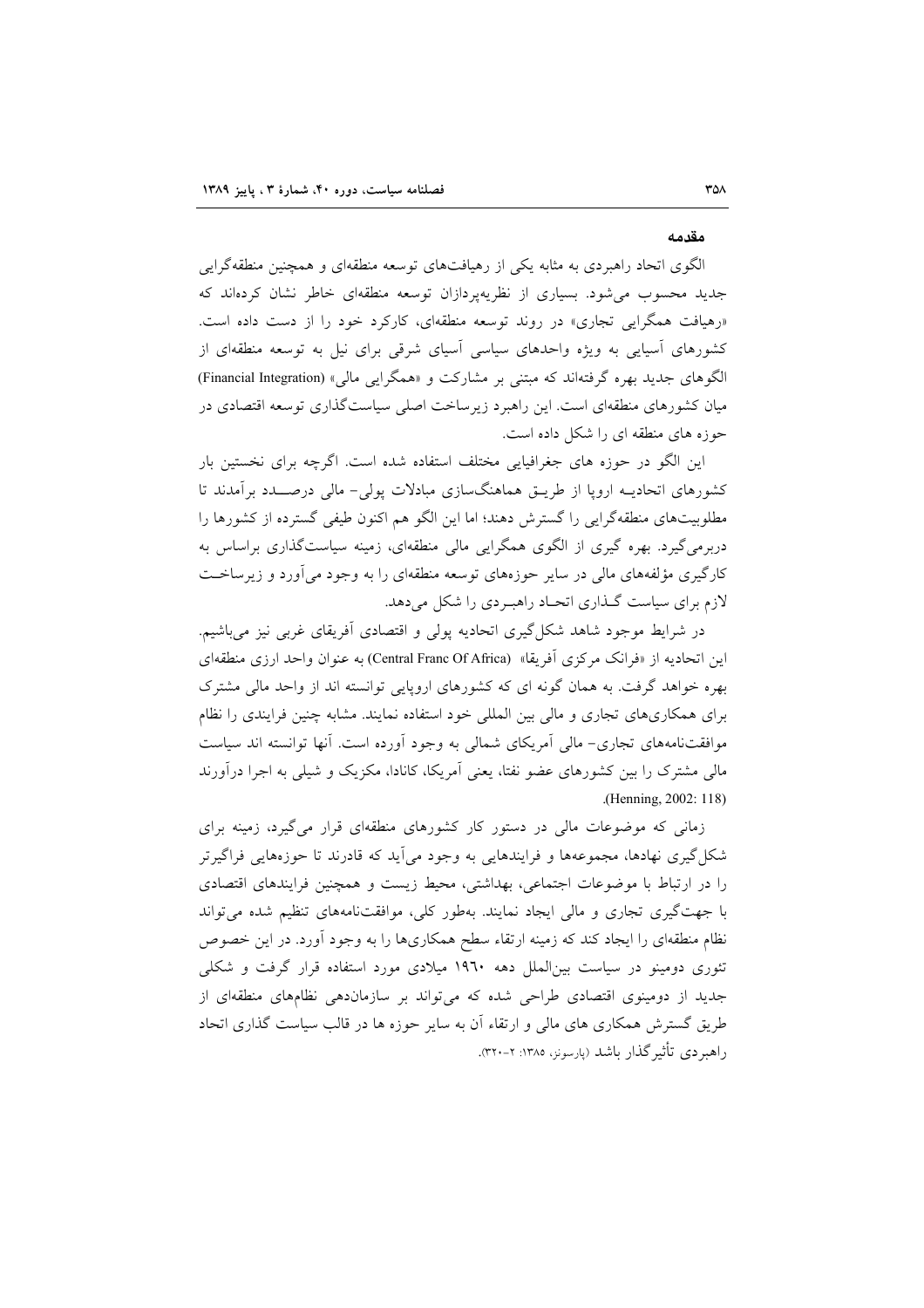چنین الگویی هم اکنون در «اتحادیه پولی و اقتصادی آفریقای غربی» «اتحادیه مرکوسور» (Mercosor Union) در آمريكاي لاتين، موافقتنامه اقتصادي نفتا و همچنين مجموعه اي همانند آ.سه.آن نیز مشاهده می شود. در این فرایند کشورهای منطقهای به موازات مشارکت با یکدیگر زمینه همکاری های گسترده تر مالی، تجاری، اجتماعی و زیست محیطی را فراهم می آورند. تئوری اتحاد راهبردی بر این امر تأکید دارد که هرگونه همکاری مالی– تجاری می تواند زمینه گسترش همکاری های متقابل و چندجانبه را در حوزه های منطقه ای فراهم آورد.

در این ارتباط، نظریات متعدد برای سرعت بخشیدن به همکاریهای منطقهای ارائه شده است. نظريه "اتحاد راهبردي" (Strategic Conjunction) بر اين امر تأكيد دارد كه هرگونه همکاری دوجانبه در زمینههای مالی- تجاری میتواند به عرصههای متنوعتر گسترش یابد. به این ترتیب، فرایند تکامل روابط بازیگران منطقه ای در دو سطح انجام می گیرد. در سطح اول، تعداد بازیگران افزایش می پابد. این نکته را می توان در قالب «اتحاد کمّی راهبردی» مورد توجه قرار داد. در سطح دوم از تکامل شکل بندیهای منطقهای، شاهد افزایش موضوعات مورد تعامل بین بازیگران میباشیم. این موضوع نیز بر مبنای «اتحاد کیفی راهبردی» تبیین گردیده است. هر یک از فرایندهای یاد شده را میتوان زمینه ساز شکلی خاص از همکاری محدود دانست که به همکاری های گسترده تر تبدیل می شود.

در روند همکاری های چندجانبه منطقهای، سطح فعالیت کشورها می تواند از یک حوزه جغرافیایی به حوزه های دیگر نیز منتقل شود. طی سال های ۲۰۰۰-۱۹۹۵ میلادی شاهد ظهور «بازیگران فرامنطقــه ای» (Trans-National Actors) می باشیم.

در چنین شرایطی، ضرورتهای اقتصادی منجر به گسترش سطح همکاریهای چندجانبه فرامنطقهای گردیده است. از جمله اینگونه سازمانها و نهادهای فرامنطقهای میتوان به «سازمان همكاري هاي اقتصادي أسيا-بالستيك» (Asia-Pacific Economic Co-operation) اشاره داشت. این مجموعه را که در سال ۱۹۹۵ میلادی شکل گرفت می توان اولین سازمانی دانست که اولاً، ماهیت مالی– تجاری دارد، ثانیاً، حاصل تکامل همکاریهای منطقهای به همکاریهای فرامنطقه ای بوده است. سازمان مزبور که به ایک (APEC) معروف است، طی سال های بعد از تشکیل، رشدی قابل توجه داشته است (اونیل، ۱۳۷۸: ۵۰-۲٤۹).

به موازات ایک می توان به «سازمان همکاریهای شانگهای» Sco:Shanghai Co-operation) (organization نیز اشاره داشت. این سازمان در سال ۲۰۰۱ میلادی بر اساس همکاری كشورهاي چين، روسيه، قزاقستان، قرقيزستان، تاجيكستان و ازبكستان تشكيل شد. هدف اصلي گروه شانگهای را می توان گسترش همکاری میان کشورهای عضو در حوزه مسایل فرهنگی، مالی، تجاری و امنیتی دانست. در سال ۲۰۰۵ میلادی نیز کشورهای سنگاپور، برونئی، شیلی و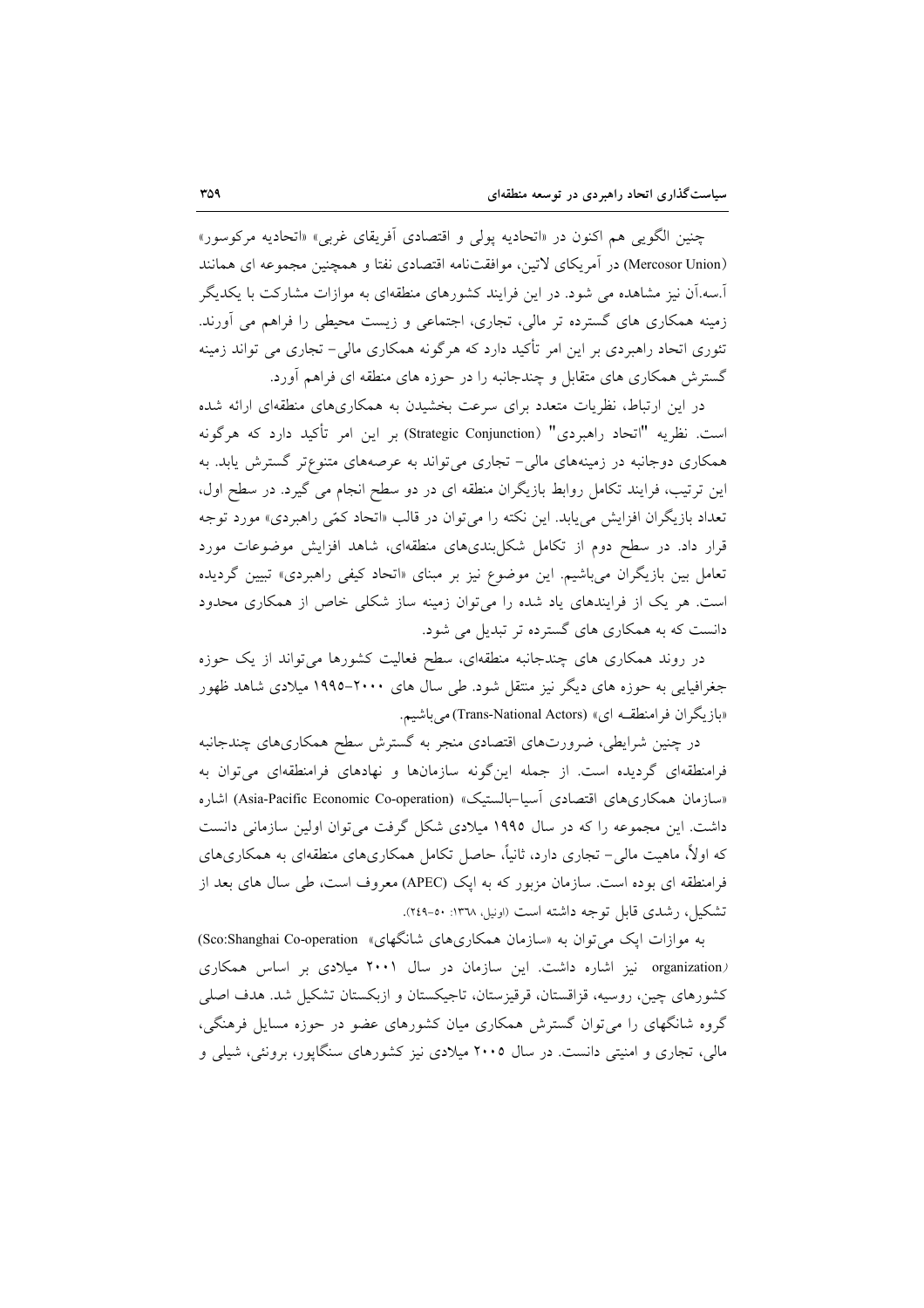نیوزیلند به تأسیس سازمان جدیدی با عنوان «موافقتنامه مشارکت اقتصادی فراپاسیفیک» (Trans-Pacific Strategic Economic Partnership Agreement) مبادرت کردند. این سازمان توانست موافقت نامه تجارت أزاد میان دولت های أسیای شرقی، اقیانوسیه و أمریکای لاتین را به امضاء رساند.

در سال ۲۰۰۲ میلادی نیز «موافقت نامه بانکوک» (Bangkok Agreement) منعقد شد. این موافقت نامه نیز بین کشورهای چین، لائوس، کره جنوبی، بنگلادش، هند و سریلانکا به امضاء رسید. این نکته نشان می دهد که شکل گیری ساختار منطقه ای در حوزه آسیای شرقی، آثار دیگری نیز به همراه داشته است. در سال ۲۰۰٤ میلادی نیز پیمانانامه همکاری جدید بین کشورهای بنگلادش، بوتان، هند، نپال، سریلانکا و میانمار منعقد شد که به «موافقتنامه خلیج بنگال» (Bengal Golf Agreement) موسوم است. به موازات اجلاسیه داووس (Davos Summit)، اجلاسيه «بوأو» (Boao Summit) نيز در سال ۲۰۰۷ ميلادي شكل گرفت. اين مجموعه، اجلاسیههای خود را با هدف تقویت همکاریهای اقتصادی در حوزه آسیا برگزار کرد. اکثر کشورهای قدرتمند آسیا از جمله ژاپن، چین، کره جنوبی، هند، پاکستان، ایران و عربستان سعودی در آن مشارکت دارند.

## ۱- نقش آسیای شرقی در نظام توسعه منطقه ای

سیاستگذاری اتحاد راهبردی را می توان محصول فعالیت های اقتصادی گسترده و سازمان یافته در حوزه أسیای شرقی دانست. این منطقه جغرافیایی طی ٤٠ سال به تحول بنیادین در گذار اقتصادی دست یافته است. در دهه ۱۹۶۰ میلادی، آسیای شرقی تقریباً یکی از بخشهای ضعیف جهان به حساب می اَمد. کشورهایی همانند کره جنوبی، سطح در اَمد سرانه مشابه با بسیاری از کشورهای اَفریقایی دارا بودهاند. به طورکلی، اَسیای شرقی در سال ۱۹٦۰ میلادی صرفاً ٤ درصد از تولید ناخالص داخلی جهان را به خود اختصاص می داد؛ در حالی که این منطقه در دهه ۱۹۹۰ میلادی یکی از سه مرکز اقتصاد منطقه ای جهان بوده و در سال ۱۹۹۵ میلادی، ۲۵ درصد تولید ناخالص داخلی جهان را به خود اختصاص داده است.

در این شرایط، آسیای شرقی به فروشگاهی جدید برای تولید و عرضه کالاهای خدماتی جهان تبدیل شد؛ مکانی که دارای بازارهای درحال گسترس و قدرت مالی فراگیر می باشد. تا دهه ۱۹۹۰ میلادی، ژاپن را می توان رهبر توسعه اقتصادی منطقه آسیای شرقی دانست. از این مقطع زمانی به بعد، چین نیروی اصلی تکانه های اقتصاد منطقه ای را تشکیل می دهد. از سوی دیگر باید تأکید داشت که چین و ژاپن در میان ٤ اقتصاد ملی بزرگ جهان قرار دارند. این امر حاصل سیاست گذاری مالی-تجاری توسط کشورهای منطقه ای محسوب می شود.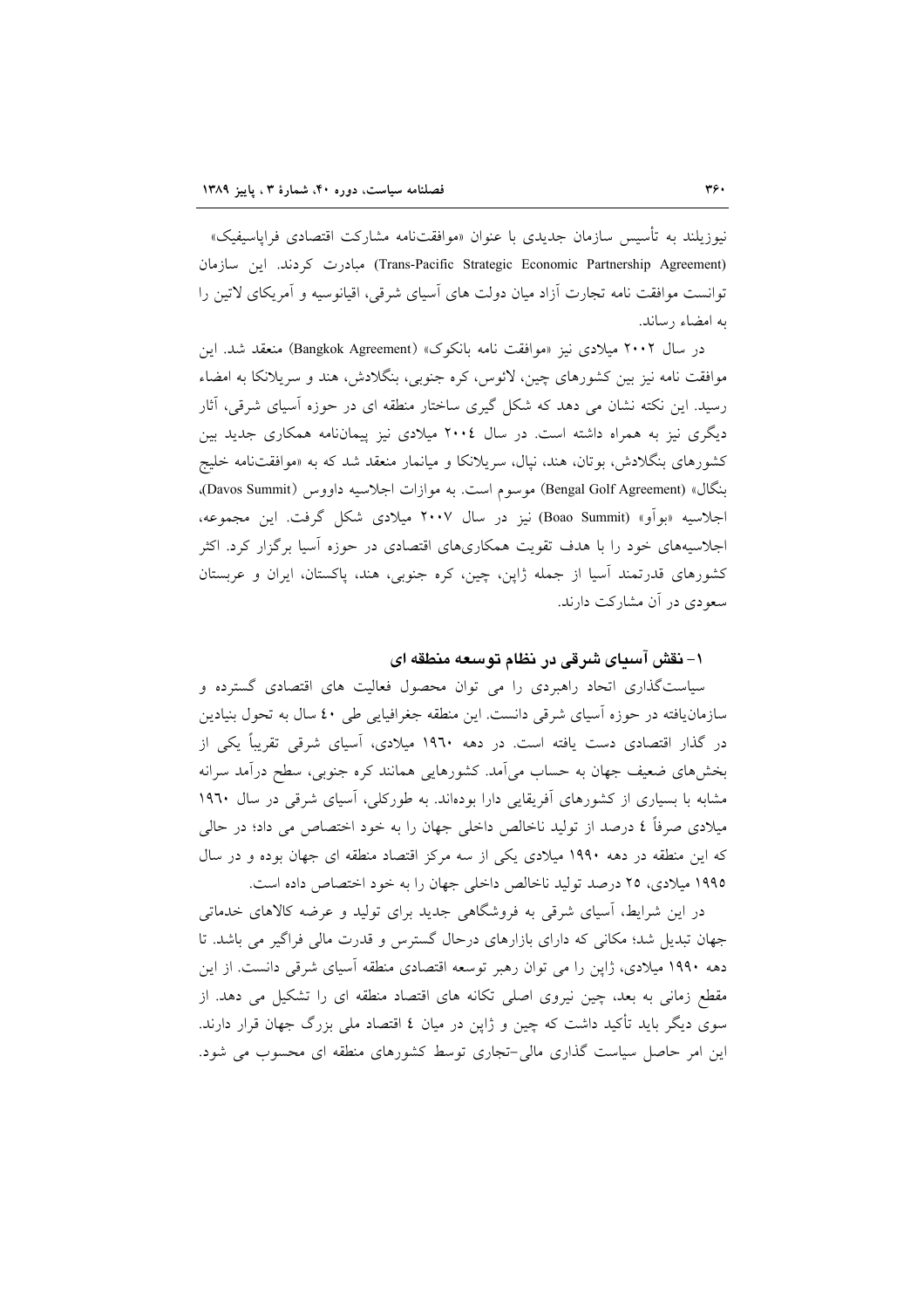مازاد اقتصادی کشورهای آسیای شرقی در مقایسه با سایر مناطق رشد بیشتر پیدا کرده است. این منطقه توانست از طریق «سیاست گذاری اتحاد راهبردی» مرکزی برای فعالیت بزرگترین بانکها، شرکتهای چندملیتی و همچنین بازیگران فعال اقتصاد جهانی قلمداد گردد (فاین، ۱۳۸۵:  $(7.7 - 2)$ 

محور اصلی رشد اقتصادی در کشورهای آسیای شرقی را می توان مشارکت چندبعدی و فراگیر دانست. این موضوع در سطوح مختلف شکل گرفته است. نخستین و اصلی ترین حوزه فعالیت مشارکتی در حوزه اقتصادی را می توان مربوط به «پارادایم تحول دولتی» دانست. در این ارتباط، دولت به موازات فعالیت شرکتها و نهادهای اقتصادی، نقشی مؤثر در کنترل سرمایه و فرایندهای اقتصادی ایفاء کردند. فعالیت اقتصادی کشورهای این منطقه از یک سو معطوف به سرمایه داری مشارکت (در چارچوب همکاری دولت - شرکت های اقتصادی) بوده و از سوی دیگر، این کشورها توانستهاند روند توسعه صنعتی را شکل داده و نهادینه نمایند. توسعه صنعتی زمینه ارتقاء قابلیتهای اقتصادی منطقه ای را فراهـــم أورده کـــه این قابلیتها را می توان زمینه ساز تحقق همکاریهای چندجانبه دانست.

از سوی دیگر، سیاستگذاری اتحاد راهبردی در توسعه منطقه ای به گونه ای شکل گرفته که هر یک از کشورهای آسیای شرقی توانسته اند مسیر توسعه را از یکدیگر بیاموزند و با اتخاذ سیاستهای مشابه آن را به مرحله اجرا گذارند. هر یک از کشورهای این منطقه دارای تجربه مشابه در امر توسعه اقتصادی هستند. در این روند، شرکتهای ژاپنی از طریق سرمایهگذاری و سازماندهی اتحاد راهبردی، نقش اولیه و مهم در کمک به همگرایی اقتصاد منطقه ای کشورهای آسیای شرقی ایفاء کردهاند.

در این ارتباط، هر کشوری که می توانست فرایند توسعه را طی نماید و به نتایج اقتصادی مؤثر نایل شود، به عنوان میزبان و شاخص اقتصادی کشورهای در حال صنعتی شدن دیگر قرار می گرفت. لازم به توضیح است که در چنین فرایندی، شرکتهای آمریکایی نیز نقش مشارکتی تعیینکننده و تأثیرگذاری داشتهاند. این امر منجر به سرمایهگذاری و تجارت فراگیر بین چندین کشور گردید. نتایج آن را می توان در شکل گیری روند «وابستگی متقابل» Mutual) (Dependence میان بازیگران دانست.

زمانی که بحران مالی ۸–۱۹۹۷ میلادی شکل گرفت، پیوند درونی اقتصاد کشورهای آسیای شرقی را آشکار ساخت. در این ارتباط، نیروهای مختلف، نقش تعیین کننده ایفاء کردند. هر یک از این نیروها توانستند در توسعه همکاری های متقابل در بازارهای منطقه ای مشارکت نمایند؛ نیروهایی که نقش همگرایانه متنوعی را در اتحاد منطقه به یکدیگر در زمینه های اجتماعی، اقتصادی و فنآورانه ایفاء نمودند (گودبای، ۱۳۸۲: ۳:۰-۳۳۹).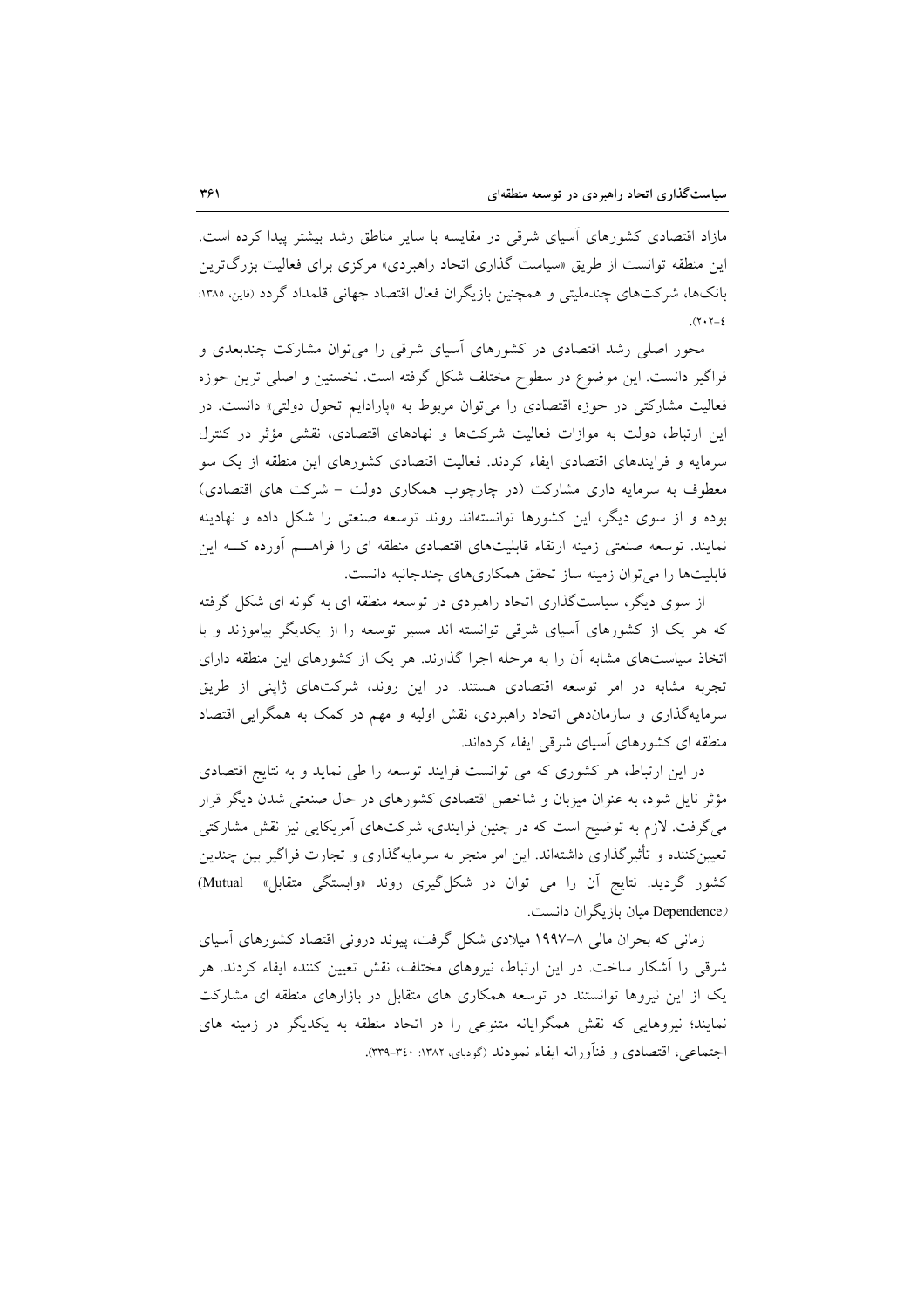بسیاری از تحلیل گران بر این اعتقادند که توسعه نظام اقتصاد منطقهای و همبستگی فزاینده چنین کشورهایی، زمینه جهانی شدن را فراهم میآورد؛ زیرا در روند جهانی شدن میبایست نیروهای ملی نقشی سازندهتر در شکل بندیهای منطقهای و بین منطقه ای ایفاء نمایند. اگر حوزههای مالی، تجاری و صنعتی کشورهای منطقه ای در فضای مشارکت و همگرایی قرار گیرد، در آن شرایط، روند جهانی شدن سرعت بیشتری پیدا خواهد کرد. به همین دلیل است که موضوعات اقتصادی آسیای شرقی، بهگونهای مرحلهای به سایر حــوزهها نیز منتقل می شود. رهیافتهای مختلف می تواند چنین شرایطی را تفسیر نماید. رهیافت اقتصاد سیاسی بینالمللی بیش از سایر تفاسیر تحلیلی و نظری میتواند روند اتحاد راهبردی را تفسیر و تبیین نماید (رادریگز، ۱۳۸۰: ۳۸۲).

به موازات اراده سیاسی و راهبردهای توسعه منطقه ای که از طریق سیاست گذاری اتحاد راهبردی انجام گرفته است، شاهد نقش آفرینی نیروهای متنوع دیگر نیز در ارتباط با همبستگی و توسعه منطقه ای در حوزه آسیای شرقی می باشیم.

جامعه آسیای شرقی و نیروهای اجتماعی آن از همبستگی فرهنگی و اهداف راهبردی مشترک بیشتر در مقایسه با سایر لایههای اجتماعی- اقتصادی مناطق جهان برخوردارند. آنها توانستهاند به موازات فعالیتهای تجاری، سرمایهگذاری و تحرکات مالی، اقدامات دیگر را در راستای پیوند زیرساختهای اجتماعی به انجام رسانند. در این ارتباط، نظام حمل و نقل، ارتباط جادهای و فنأوریهای ارتباطی پیشرفته، زمینه مهاجرت، جهان گردی و تنوع بخشیدن به بنگاههای رسانهای و ماهوارهای را فراهم آورده است. اگر تراکم رو به رشد در حوزه ارتباطات اجتماعی ایجاد شود، در آن شرایط، زمینه برای ایجاد احساس هویت مشترک و همچنین شکل بندیهای سازمانی و ساختاری مشترک به وجود می آید. این روند در آسیای شرقی بیش از سایر حوزه های جغرافیایی منعکس شده است (Pempel, 2005: 182).

تحولات اقتصادی در حوزه آسیای شرقی توانست بر نشانههای ژئوپلتیک منطقه تأثیر بگذارد. در دورانی که نظام اقتصاد مشارکتی در آسیای شرقی شکل نگرفته بود، غربی ها این منطقه را به عنوان خاور دور مورد شناسایی قرار داده بودند. زمانی که هر منطقه ای بتواند موجودیت تولیدی داشته باشد، در آن شرایط امکان شکل گیری هویت نیز اجتناب نایذیر است. «هتنه» (Hettne) بر اين اعتقاد است كه مناطق به طور طبيعي وجود ندارند. تعاريف انجام شده از هر منطقه براساس مشکلات یا مطلوبیت آن انجام می گیرد.

گسترش شکل بندیهای اقتصاد منطقه ای توانسته است هویتی جدید را برای آسیای شرقی ایجاد نماید؛ هویتی که مبتنی بر تولید، همکاری و مشارکت باشد، زمینه های ایجاد شکل بندی-های اقتصادی و هویت سیاسی جدید را به وجود می آورد که با قالب های گذشته آن تفاوت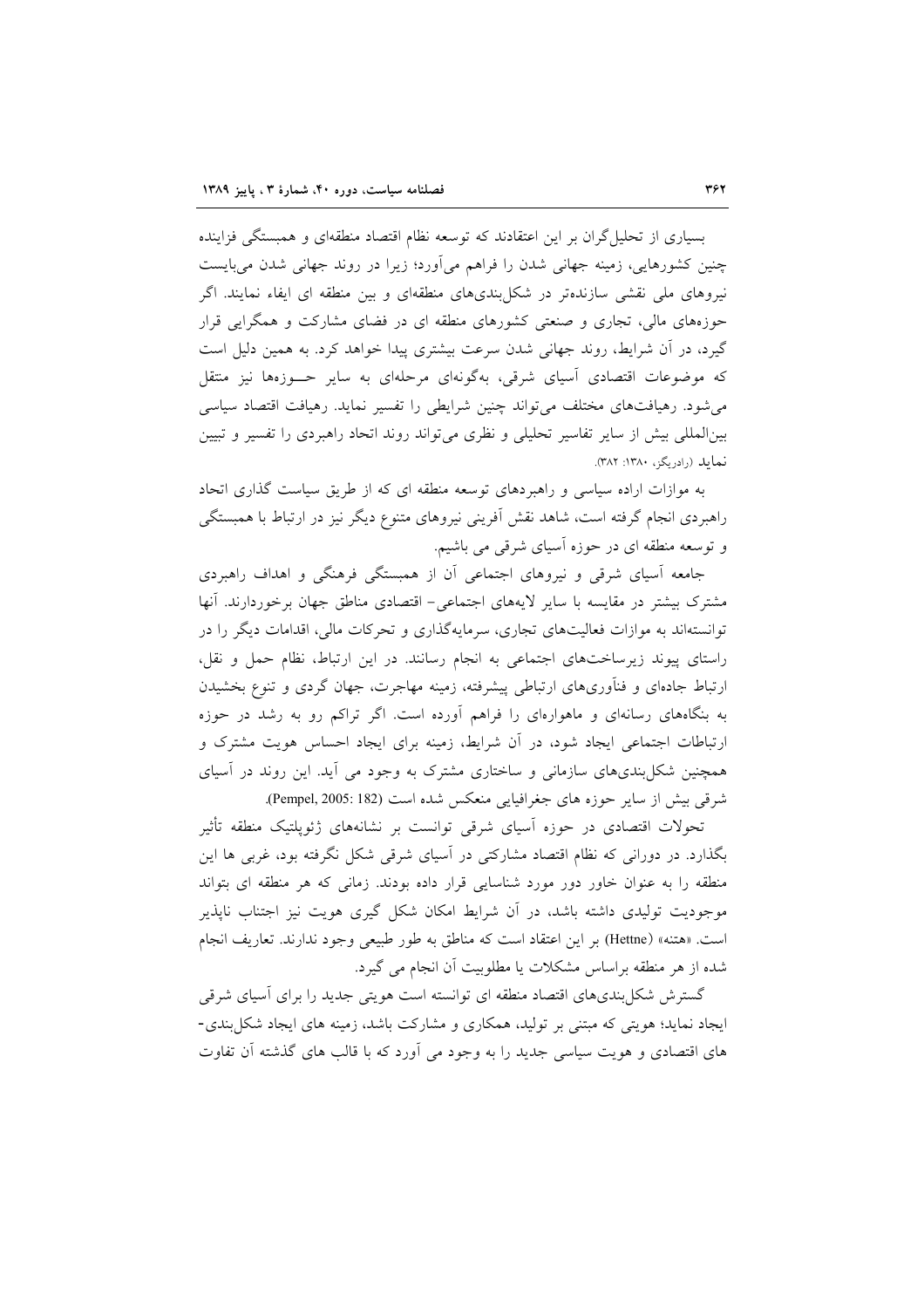دارد. تولید اقتصادی، هویت اجتماعی و سیاسی کشورهای منطقه ای را دگرگون خواهد کرد  $($ Hettne, 2005: 2 $)$ 

محور اصلی تغییر در شکل بندیهای ژئوپلتیک، اقتصادی و سیاسی اسپای شرقی را میتوان ناشی از پیوند تجارت انتقالی با ضرورتهای نظام جهانی دانست. به همانگونهای که سیاست و اقتصاد بین الملل در روند همبستگی قرار دارند، نیروهای وحدت بخش نیز می توانند موقعیت واحدهای سیاسی یا کشورهای منطقه ای را در نظام بین الملل ارتقاء دهند. به این ترتیب، در دهه های ۷۰-۱۹٦۰ میلادی کشورهای آسیای شرقی توانستند هویت ملی خود را در قالب تولید اقتصادی سازمان دهی نمایند. این سازمان دهی در دهه های ۹۰-۱۹۸۰ میلادی ماهیت منطقهای پیدا کرد. چنین رویکردی تا اواخر قرن ۲۰ میلادی، گسترش قابل توجه پیدا کرد. روند یاد شده نشان می دهد که هرگاه اراده تولید اقتصادی شکل گیرد و این امر از طریق فرایندهای معطوف به اتحاد راهبردی سازمان دهی شود، در آن شرایط زمینه برای توسعه منطقه ای و همچنین توسعه بین منطقه ای فراهم خواهد شد. طبعاً کشورهایی که از اقتصاد مؤثر و نقش محوریتری برخوردارند، قادر می توانند تا چنین روندهایی را سازمان دهی نمایند (Cohen, 1990: 68).

فرایند یاد شده نشان می دهد که آسیای شرقی توانسته است، به قابلیت هایی دست یابد که خود را از «فضای شرق دور» جدا کرده و به این ترتیب در قالب جغرافیای اقتصادی -راهبردی جدید معنا پیدا کرد که آن را منطقه آسیا-پاسفیک می نامند. علت آن را باید در تقویت پیوندهای اقتصادی فرامنطقهای شرق آسیا در عرض اقیانوس آرام دانست. در این حوزه جغرافیایی، فعالیت های مربوط به تجارت انتقالی از تحرک و تنوع بیشتر برخوردار است. هر کشور، نهاد اقتصادی و گروه تجاری از قابلیتهایی برخوردار میشود که می تواند با یکدیگر در وضعیت همگرایی قرار گیرد. این امر منطقه گرایی را تنوع و گسترش می دهد :Lee, 2002  $.218)$ 

شواهد نشان میدهد که آسیای شرقی توانسته است محرکهایی متنوع را برای گسترش روند توسعه منطقهگرایی مورد استفاده قرار دهد. «محرکهای سطح خرد» مربوط به حوزه های اجتماعی است. نظریههای همگرایی و کارکردگرایی که مربوط به دهه های ٦٠-١٩٥٠ میلادی بوده است، نیز بر چنین نشانههایی تأکید دارد؛ در حالی که موجهای جدید منطقه گرایی بر «محرکهای سطح کلان» تأکید داشته که ترکیبی از اراده حکومت ها و نهادهای منطقه ای و بین منطقهای می باشد.

ترکیب اینگونه محرک۱ها می تواند زمینههای مشارکت، همکاری و همبستگی دولتها در راستای توسعه منطقه ای و انتقال آن به فضای بین منطقه ای را فراهم آورد. در این شرایط،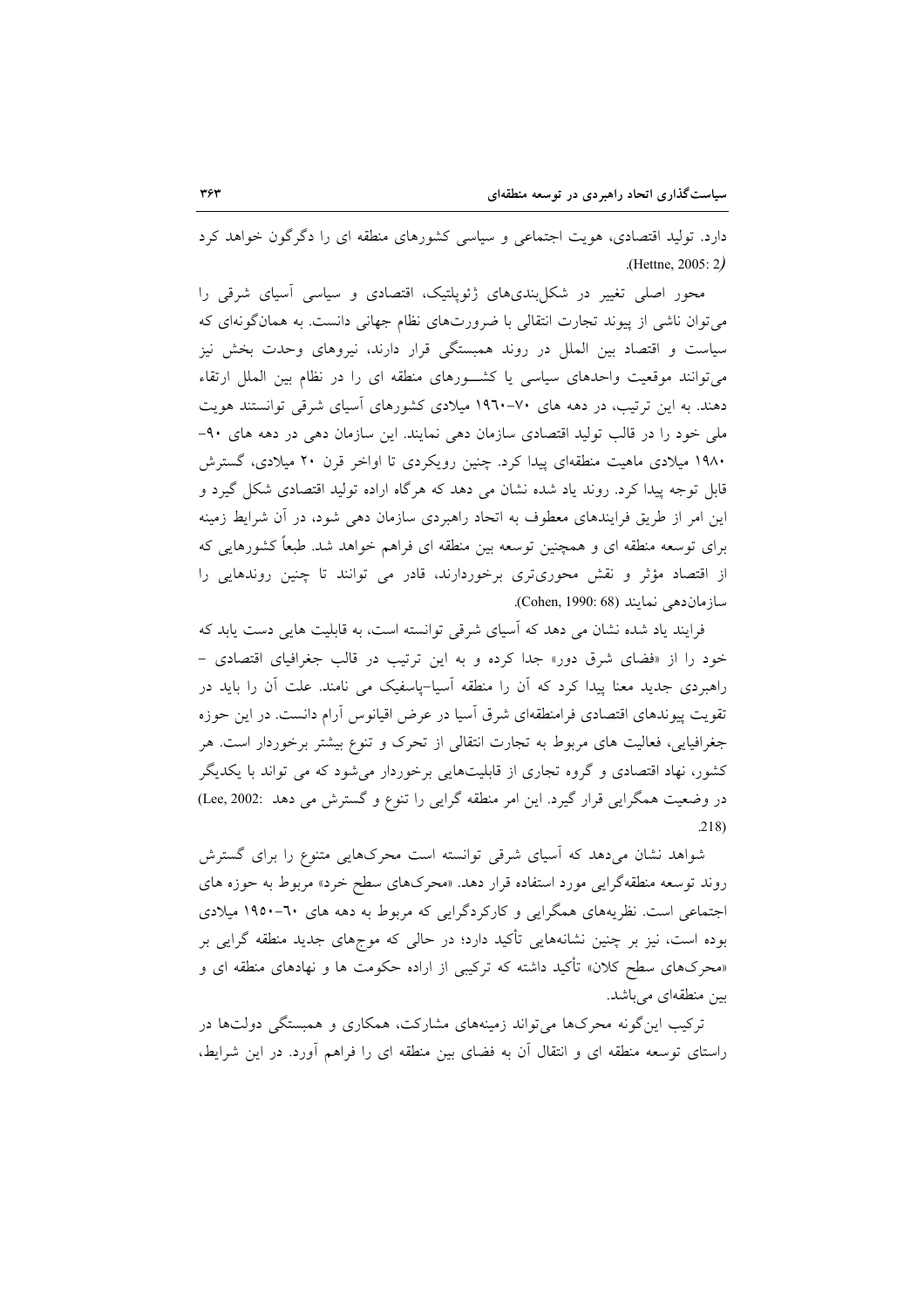منطقهگرایی به عنوان فرایندی محسوب می شود که دارای محرکهای افقی- عمودی است. این محرکها ماهیت سیاسی، اقتصادی، ارتباطی و فرهنگی دارند (Katzenstein, 2005: 19).

موجهای منطقهگرایی تأثیر خود را بر نظام بینالملل نیز بر جای گذاشتـــه است. در شرایط موجـــود نميتوان نيروهايي را مشاهده كرد كه فارغ از فضاي ارتباط چندجانبه باشند. موجهای جدید توانسته است سطحی متنوع از همکاریها را به وجود آورد. هرگاه همکاری ایجاد شود، زمینه برای منطقهگرایی فرهنگی– اجتماعی نیز به وجود آمده و از این طریق زمینه برای اجتماع منطقهای، اجتماع اقتصادی و نیز اجتماع امنیتی ایجاد می شود. این مولفهها محصول احساس هویت مشترک فزاینده می باشند. به هر میزان فرایندهای اقتصادی تنوع بیشتری پیدا نماید، زمینه برای گسترش همکاری های متنوع تری فراهم شده و از این طریق می توان نشانههایی از هویت مشترک را مورد توجه قرار داد (45 :3003 Buzan & Waerer, 2003).

در روند فعالیتهایی که منجر به توسعه صنعتی و اقتصادی در کشورهای آسیای شرقی گردید، می توان نشانههایی را مورد ملاحظه قرار داد که به موجب أن سطح همکاریها بهگونه تصاعدی ارتقاء می یابد. این همکاریها می تواند ماهیت افقی، عمودی و مورب داشته باشد. هر یک از فرایندهای یاد شده تحت تاثیر محرکهای اقتصادی، سیاسی یا بین المللی خاص انجام می گیرد. تمامی نشانههایی که در روند توسعه اقتصادی کشورهای أسیای شرقی وجود دارد، بیانگر مطلوبیتهای مشارکت در فضای منطقهای – بین|لمللی از طریق گسترش همکاریها با نهادهای اقتصادی بین المللی و ارتقاء هنجارهای فرهنگی و اجتماعی در حوزه منطقه اي مي باشد (Gamble & Payne, 1996: 39).

۲-سیاست گذاری جغرافیای اقتصادی در توسعه منطقه ای

جغرافیا تابعی از مؤلفه های سیاسی، فرهنگی و اجتماعی محیط پیرامون خود می باشد. به همین دلیل است که جغرافیا همانند هنجارها همواره در حال بررسی می باشد. به همان-گونهای که شکل بندی فرهنگی- اجتماعی ثابت وجود ندارد، مؤلفه های جغرافیایی نیز همواره در حــال تغییر، دگرگونی و بازســـازی دائــمی می باشد. هرگاه شکل بندی های صنعتی، اقتصادی و تولیدی یک جامعــه با تغییر همراه شود و یا این که برنامــه ریزی مالی در راستای توسعه تجاری یا صنعتی شکل گیرد، نه تنها فضـــای فرهنگی منطقه دچار دگرگونی می شود، بلکه شاخصها و نشانه های جغرافیایی آن نیز دگرگون می گردد.

یکی از دلایل تحقق سیاستگذاری اتحاد راهبردی در روند توسعه منطقهگرایی را می توان تأثیرگذاری بر جغرافیای اقتصادی مناطق مختلف دانست. جغرافیای اقتصادی در هر حوزه منطقه ای بر چگونگی فعالیتهای تولیدی، تجاری و تخصصی آن منطقه دلالت دارند. این امر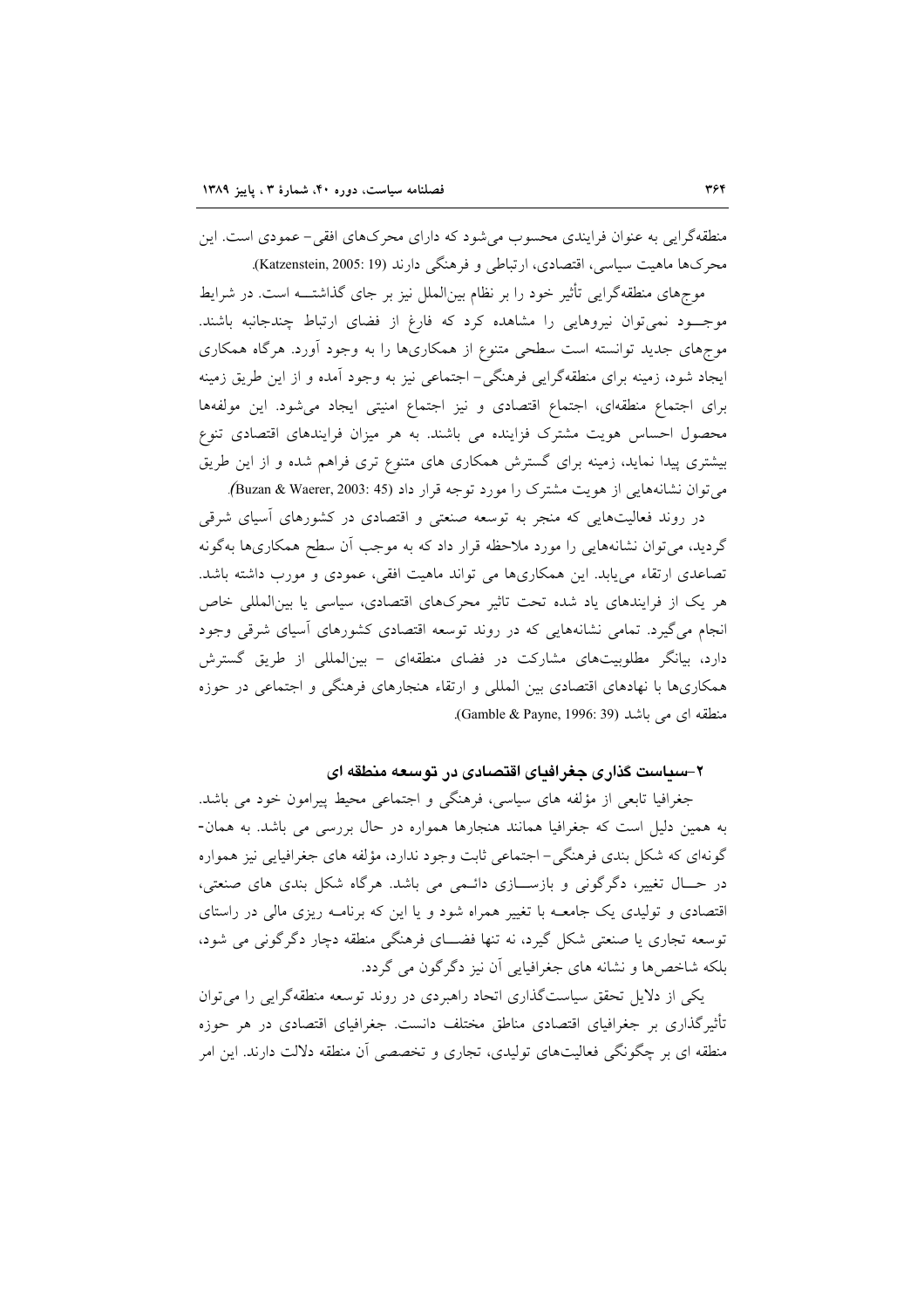فضاهای اقتصادی جدید را تولید می کند. شواهد نشان می دهد که منطقه گرایی در تداوم تولید صنعتی انجام گرفته، که در این روند نیروهای مختلفی خلـــق می شوند که قادرند تا فراتر از اقتصاد ملي، نقش تعيين كننده و تاثيرگذاري را ايفاء نمايند (Borrus et al, 2000: 112).

هرگاه نیروهای اقتصادی که نقش تجاری را ایفاء می کنند، در فضای تولید اقتصادی فراگیر و گسترده قرار گیرند، در آن شرایط، زیر ساخت های توسعه ایجاد می شود. اگر چنین روندی از پویایی، تنوع و گستردگی بیشتر برخوردار شود، در آن شرایط، امکان توسعه اقتصادی در سطح منطقه ای فراهم می شود. این امر نشان می دهد که بدون توسعه اقتصادی در سطح ملی، امکان گسترش آن به حوزه های جغرافیایی فراگیر وجود ندارد.

بنابراین، جغرافیای اقتصادی بر این امر تأکید دارد که ساختار تولیدی و فرایندهای اقتصادی کشورها تحت تأثیر موج های محرک منطقه ای، فرامنطقه ای و فرومنطقه ای قرار می گیرند. در این شرایط هرگونه پیوند بین حوزه های تولید، توزیع و بازار اقتصادی تأثیر خود را بر جغرافیای اقتصادی به جا می گذارد. «الدز (Olds) و دیگران» بر این اعتقادند که به موازات منطقه گرایی، زمینه برای تغییر در جغرافیای اقتصادی نیز به وجود می آید. به عبارت دیگر، آنان بر این اعتقادند که منطقه گرایی و سیاست منطقه ای باید معطوف به شاخص هایی باشد که بر تولید اقتصادی، مشارکت نهادها و شرکت های اقتصادی و همچنین بازار سرمایه داري تأثير به جا گذارد (Olds et al, 1999: 22).

این نظریات در قالب منطقهگرایی نوین از اهمیتی ویژه برخوردار است. مؤلفههای اجتماعی– اقتصادی می توانند بر فرایندهای تولید تأثیر بگذارد. زمانی که مشارکت جمعی انجام شود، زمینه برای شکل گیری فرایندهایی به وجود می آید که از یک سو منجر به همکاری چندجانبه و از سوی دیگر به تفکیک فرایندهای تولید اقتصادی- اجتماعی منجر میشود. این امر زیرساختهای مربوط به نظریات همگرایی، کارکردگرایی و منطقهگرایی نوین را شکل مے زھلہ.

در ساختار منطقهگرایی نوین این موضوع مورد بحث قرار گرفته است که آیا مجموعههای تجاری که دارای فعالیت گسترده منطقهای میباشند و به موجب فعالیت خود، اتحادیههای گمرکی و شکاربندیهای منطقه آزاد تجاری را ایجاد میکنند؛ به چه میزان بر تکامل منطقهگرایی تأثیرگذار بـوده و قـــادر است تا پویاییهای خود را در حوزههای جغرافیایی متنوع مورد آزمون قرار دهد. این رویکرد در قالب معیارهایی مورد سنجش قرار می گیرد که باید آن را پیامد و انعکاس منطقهگرایی و چندجانبهگرایی اقتصادی دانست. در این ارتباط، موضوع رفاه يكي از عوامل سنجش موفقيت توسعه اقتصادي در روند منطقهگرايي محسوب می شو د.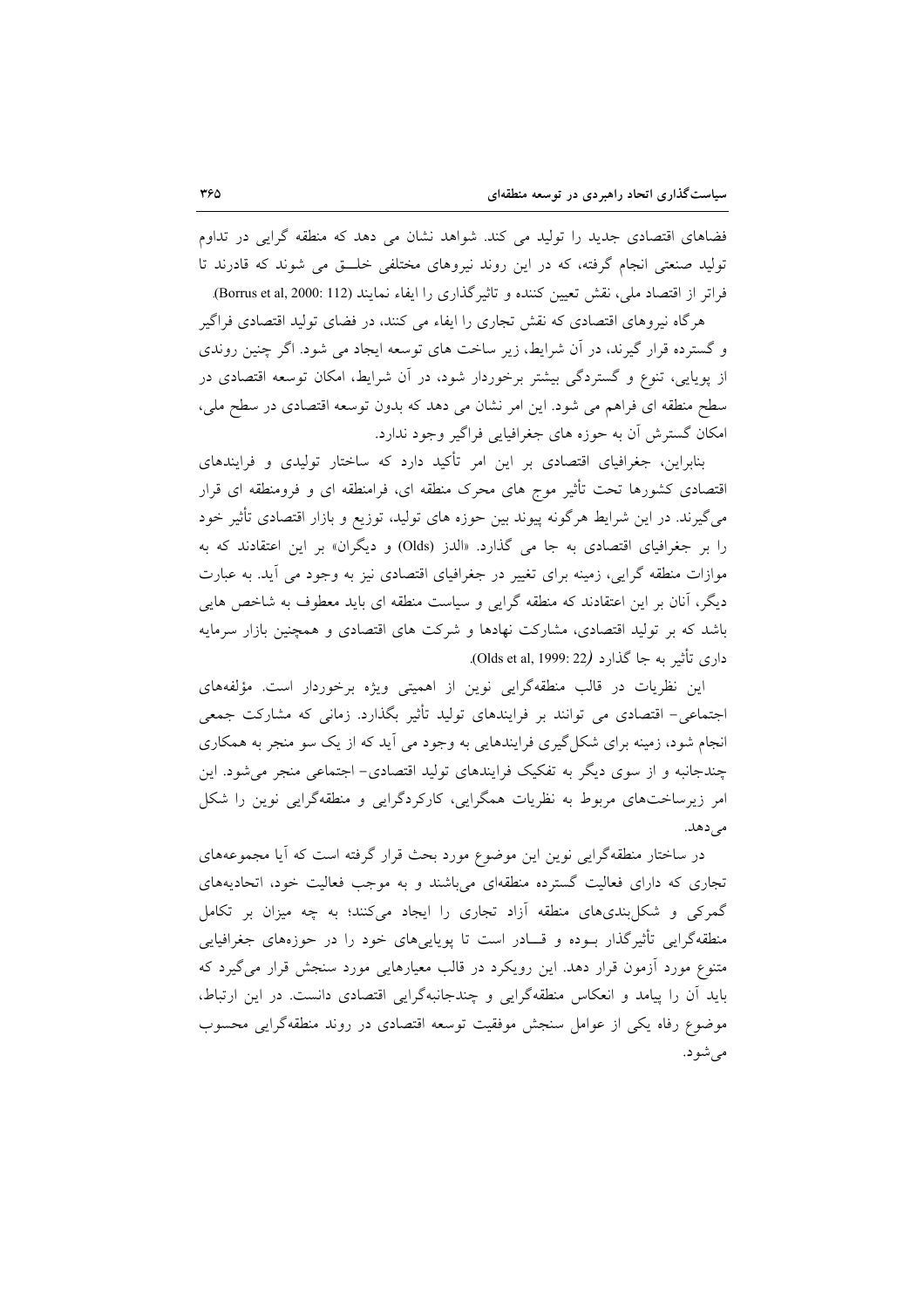تأثیر منفی همکاری های اقتصادی منطقه ای بر رفاه اجتماعی را باید ناشی از انحراف تجاری دانست. این امر زمانی رخ می دهد که کشورهای تولیدکننده کارآمدی که تمایلی به مشارکت در روند منطقه گرایی ندارند، از مزایای همکاری جمعی اقتصادی بی بهره میمانند. طبعاً در چنین شرایطی تجارت آزاد یا آزادسازی اقتصادی در فضای منطقه ای ایجاد نمی شود؛ از سوی دیگر، لازم است تا اثرات منفی انحراف تجاری که بر مساله رفاه و درآمدهای عمومی تأثیر به جا می گذارد، در مقابل اثرات مثبت رفاهی که ناشی از تولید، همکاری یا «خلاقیت تجاري» است، اندازه گيري شود. توليد و خلاقيت تجاري زماني شكل مي گيرد كه جريان آزادسازی تعرفه های داخلی به تولیدکنندگان داخل مجموعه اجازه می دهد تا سهم خود را در حوزه منطقه ای گسترش دهند. این امر خارج از موانع و محدودیتهای بیرونی شکل میگیرد (Acharge, 2004: 11)

فرایند توسعه اقتصادی در حوزه آسیای شرقی را می توان انعکاسی از مشارکت کشورها و تولیدکنندگانی دانست که منافع خود را در همکاری و مشارکت دانسته اند. آنان به این جمع بندی رسیدند که از طریـق سازمان دهی تعرفهها و ایجاد سازمانهای تجاری مشترک که امکان رقابت و مشارکت در آن وجود دارد، به نتایج مؤثرتر نایل می شود. در این شرایط، جغرافيــاي اقتصادي جديد تعريف مي شــود؛ يعني اينكه تقسيـم بين المللي كار جديد انجام می گیرد. هر تولیدکننده از طریق فرایندهای اقتصادی میتواند به نتایج تجاری بیشتر نایل شود. به همین دلیل است که موانع تجاری را محدود می سازد.

به عبارت دیگر، تعرفهها و موانع بیرونی میتواند محدودیتی را برای دیگران ایجاد کنند، اما این گونه محدودیتها نمی تواند نتایج مثبت و سازنده ای را ایجاد نماید. به عبارت دیگر میتوان به این جمع بندی رسید که تعرفهها در روند منطقه گرایی به گونه مشهودی کاهش می یابد. این امر نمادی از مشارکت غیرمستقیم برای نیل به سود بیشتر از طریق افزایش محرکهای اقتصادی می باشد.

در این شرایط، تولیدکنندگان ناکارآمد خود را در معرض بازی جدید می بینند. آنان در مرحله اول مقاومت می کنند، زیرا رقابت را با منافع خود سازگار نمی دانند؛ اما در شرایطی که اراده سیاسی برای توسعه اقتصادی از طریق مشارکت بانهادهای بین المللی و شرکت های چندملیتی شکل می گیرد، طبیعی است که این مجموعه ها ناچارند تا راهبرد خود را دگر گون نمایند. چنین فرایندی، زمینه های لازم برای تغییر در نوع تولید، نوع مشارکت و فرایند تولید اقتصادی را به وجود می اَورد. در چنین شرایطی، شاهد ظهور جغرافیای اقتصادی نوینی مي باشيم (Hurrel, 1995: 64).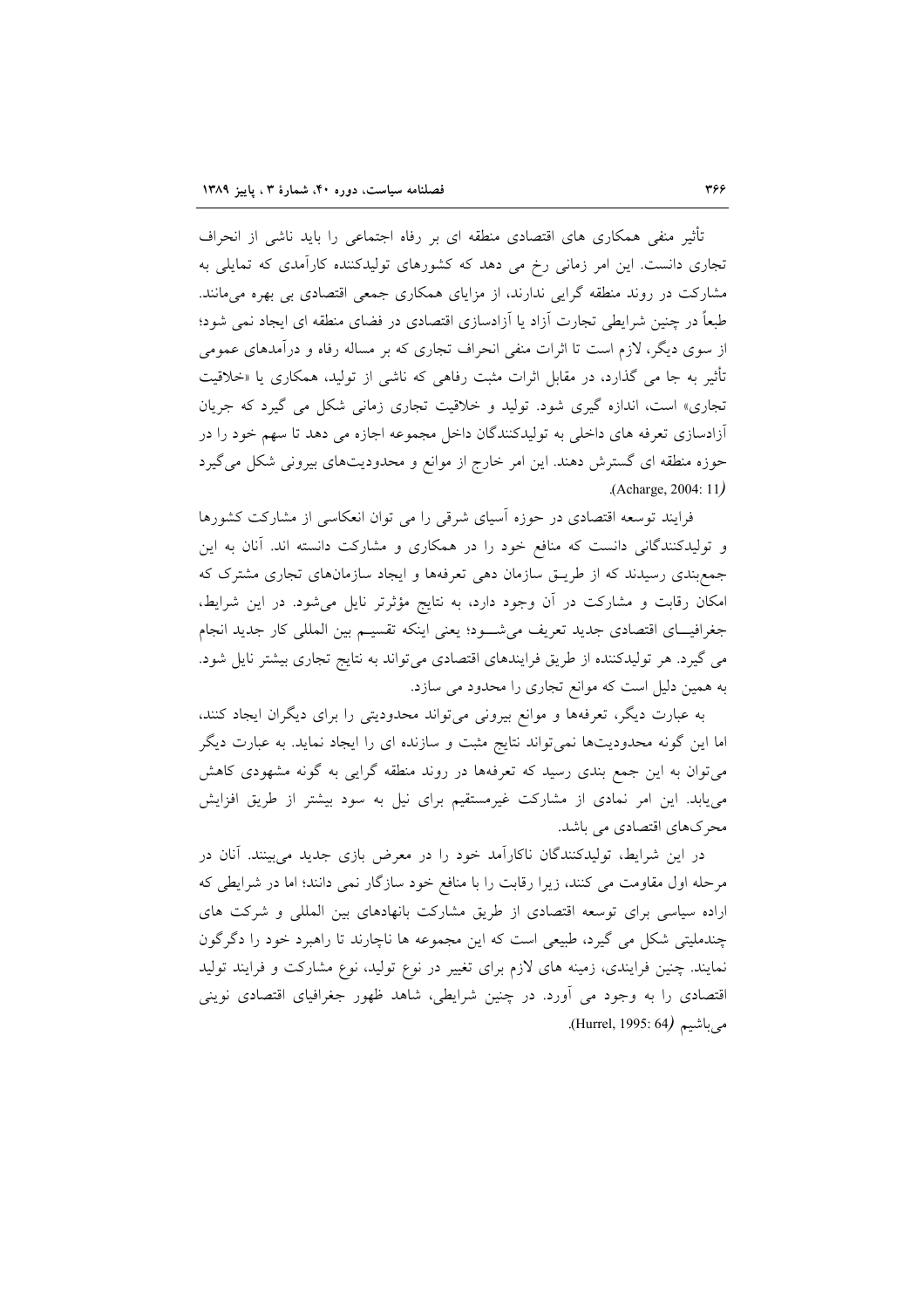کشورهایی که از ظرفیت لازم برای تغییر در فرایندهای تولید اقتصادی برخوردارند و یا اینکه امکان همکاری و مشارکت آنان با سایر مجموعه های اقتصادی وجود دارد، از روندهای توسعه اقتصادی از طریق تغییر در قواعد همکاری استقبال به عمل می آورند. آن ها نسبت به موج های جهانی واقف بوده و توسعه را با اعمال کنترل گسترده و یا فرایندهای یکجانبه امکان یذیر نمی دانند. این امر نه تنها قواعد حقوقی و فرایندهای اقتصادی را تحت تأثیر قرار می دهد، بلکه شکلی جدید از جغرافیای اقتصادی نیز ایجاد می شود.

۳-سیاستگذاری اجتماعی-هنجاری در توسعه منطقه ای

سیاست گذاری اقتصادی بدون توجه به مؤلفههای اجتماعی مورد توجه و پذیرش قرار نمي گيرد. به عبارت ديگر هرگونه تغيير و دگرگوني جغرافيايي و اقتصادي نيازمنـــد اَن است که زیرساختهای اجتماعـــی و هنجاری اش فراهم گردد. به همین دلیل است که تحلیل گــران موضوعـــات منطقهگرايي جديد علاوه بر شاخصها و نشانههاي اقتصادي-فنآورانه به مؤلفه های هنجاری و اجتماعی نیز توجه دارند.

براساس چنین رویکردی نه تنها اتحاد راهبردی در حوزههای فنی و تکنیکی مورد استفاده قرار می گیرد، بلکه باید جلوههایی از پیوند و همبستگی اجتماعی-هنجاری نیز ایجاد گردیده تا زمینههای مربوط به توسعه منطقهای فراهم گردد. نظریه پردازان هنجارگرا بسیاری از رویکردهای خود را از اندیشه های ارتباطی «کارل دویچ» (Karel Dowitch) و همچنین قالبهای تحلیلی– ادراکی ساختارگرایان اخذ کردهاند. آن ها نیز در مطالعات خود نسبت به تحول اقتصادی- صنعتی در منطقه آسیای شرقی، نه تنها بر شاخص های فنی، ابزاری و سازمانی تأکید دارند بلکه چنین فرایندی را بر اساس زیرساختهای فرهنگی و هنجاری امکان يذير مي دانند.

به این ترتیب، هنجارها می توانند پیوندهای مناسب و مؤثر با شاخص های ابزاری در روند توسعه منطقه اى ايجاد نمايند (Wallace, 1994: 11).

نقش مؤلفههای فرهنگی-هنجاری در توسعته منطقهای بهگونهای است که زمینه تمایز نهادها و ساخت های اقتصادی در مناطق متنوع در حال توسعه را ایجاد می کند. به عبارت دیگر، نقش عوامل فرهنگی در روند منطقهگرایی، زمینه «تمایز» (Differentiation) در حوزه های جغرافیایی مختلف را ایجاد کرده و از این طریق شاهد تنوع در فرایند و شکل بندی های توسعه منطقه ای می باشیم.

به همانگونه که مؤلفههای هنجاری میتوانند زمینه های لازم برای همبستگی یک مجموعه را ایجاد نماید، این شاخصها عامل تفاوت و تمایز حوزه های مختلف جغرافیایی از یکدیگر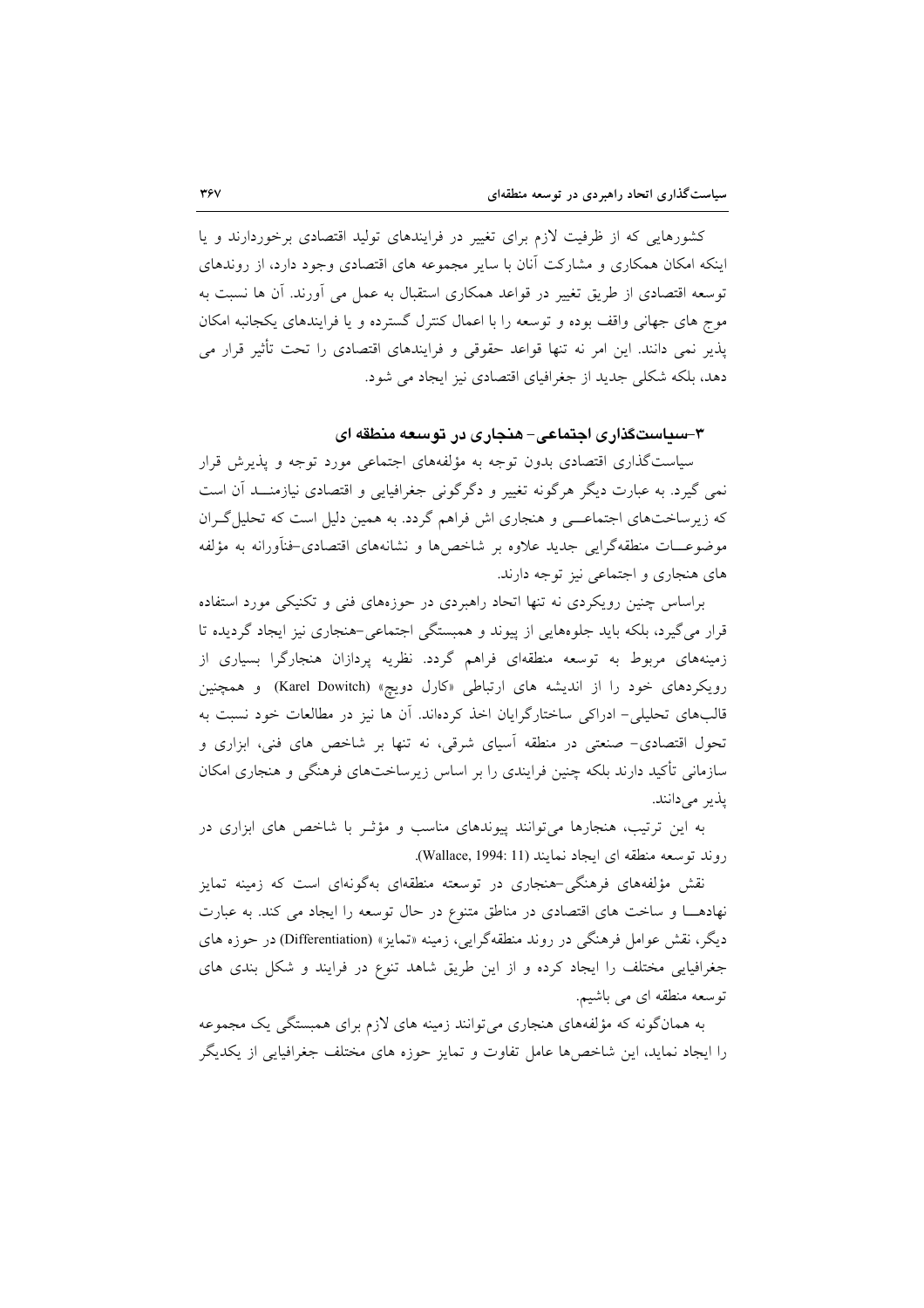می باشند. اگرچه مؤلفههای هنجاری می توانند در روند اتحاد راهبردی، جهت توسعه منطقهای نقش آفرین باشند، اما این امر در زمره موضوعاتی محسوب می شود که فضای توسعه اقتصادی در حوزههای مختلف جغرافیایی را از یکدیگر تفکیک و متمایز می سازد Hettne and Soderbaum, 2000: 117).

مطالعات منطقهگرایی جدید تماماً بر اساس ترکیب مؤلفه های هنجاری با الگوها و ضرورت های تکنیکی-ابزاری مفهوم می یابد. به عبارت دیگر، نظریه پردازان منطقه گرایی جدید بیش از آن که برای شاخص های ابزاری و مادی اهمیت قائل باشند، به موضوعات فرهنگی، هنجاری و اجتماعی توجه نشان می دهند. این افراد بر این اعتقادند که فرایند تکامل و اثربخشی ابزارهای فنی و تکنیکی سپری گردیـده، این ابـزارها بخشی از واقعیت های توسعه اقتصادی محسوب شده و در نتیجه از اثربخشی قابل توجهی برای شکل گیری فرایندهای توسعه منطقه ای برخوردارند (Larner & Walters, 2003: 13).

پایان جنگ سرد و فروپاشی ساختار دوقطبی زمینه تحول و دگرگونی در فرایندهای توسعه منطقه ای را فراهم آورد. در دوران جدید، مؤلفههای هنجاری از قابلیت بیشتر برای انتقال به نهادهای اجتماعی و اقتصادی برخوردار گردیده اند. ابزارهای ارتباطی توانستند زمینه انتقال مفاهيم را به وجود آورند.

بهطور كلي، هرگاه فرايندهاي اقتصادي نوين شكل مي گيرد، بايد أن را تابعي از مؤلفههاي اجتماعی و ابزاری دانست. در منطقه گرایی جدید، نقش نهادها در توسعه همگرایی منطقهای و گسترش همکاریهای اقتصادی-فنی افزایش می یابد. همان گونه که «دیتر»<sup>۲</sup> بیان میدارد نهادها و هنجارها به سیاست گذاران اقتصادی کمک می کنند تا بین فضاهای مادی و هنجاری نیز اتحاد راهبردی به وجود آورد.

به این ترتیب، هزینههای تعامل و همکاری اقتصادی کاهش یافته، امکان تبادل بین کشورها افزایش می یابد و در نهایت می توان نشانههایی از رضایت مندی جمعی و فراگیر را مورد ملاحظه قرار داد. هرگونه رضایتمندی، زمینههای لازم برای یادگیری عمومی، اجتماعی شدن و شکل گیری هویت جمعی را فراهم می سازد. به عبارت دیگر می توان به این جمع بندی رسید که منطقهگرایی جدید، درک ما را از تولید، همکاری، مبادله و تفکیک بازارها برای منافع فراگیر و گسترده تر افزایش می دهد (Dieter, 2006: 208).

به موازات رویکرد دیتر درباره منطقهگرایی هنجاری، می توان نظریات دیگری را نیز مورد ملاحظه قرار داد. در این ارتباط، «رافائل» (Rafael) به این جمع بندی رسید که هر منطقه ممکن است به تناوب یا همزمان معانی متفاوتی را منعکس سازد. به طور مثال، از نظر سیاسی به عنوان یک واحد اداری و اجرایی مورد توجه واقع شود؛ به همان گونه ای که از نظر فرهنگی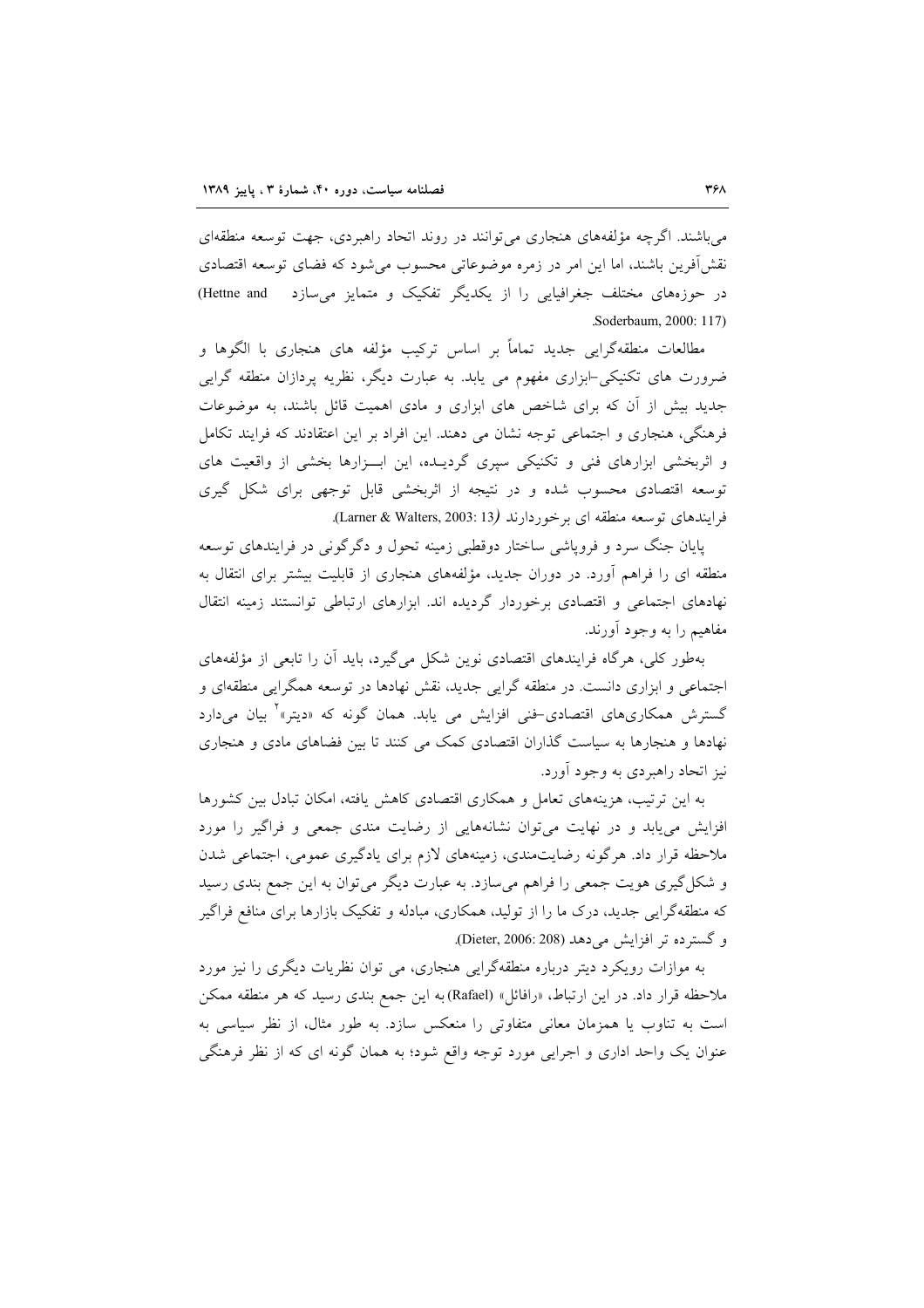می تواند یک اجتماع زبانی و یا قلمــرو اخلاقی را تولید نماید. این مؤلفه ها به گونـــه ای غیرمستقیم، زمینه های تأثیرگذاری بر نوع تولید، منطقه های تولید و نیز فرایندهای مبادله را امكان يذير مي سازد (Rafael, 1999: 1208).

منطقهگرایی جدید، پیوند و مشابهت قابل توجه با نظریات ساختارگرایی دارد. کسانی که در این زمینه، مطالبی را ارائه کردهاند بر این اعتقادند که «ساختارگرایان اجتماعی» Social) Constructivism) رشته نسبتاً جدید از نظریه اقتصاد سیاسی بینالمللی است که گریزی نیز به حوزه روابط بین|لملل میزند. این رشته اساساً تأکید بر ارزشها، هنجارها، اعتقادات، تصورات، عقاید و ساختهای هویتی دارد. «پیمل» بر این اعتقاد است که نشانههای ساختارگرایانه در مطالعات منطقهای کاربردی قابل توجه داشته و از این طریق میتوان بر فرایندهای تحلیلی و مدلهاي رفتاري اقتصاد سياسي بين|لملل تأثير گذاشت (Pemel, 2005: 24).

به این ترتیب، ساختارگرایی اجتماعی میتواند اتحاد راهبردی بین حوزههای مادی و غیرمادی را شکل دهد. این رهیافت، جنبه های غیرمادی و ابزاری را درباره شکل گیری نهادها و مجموعههای اقتصادی بیان داشته و نشان میدهد که از طریق همکاری بین المللی می توان هنجارهای نهفته را با یکدیگر ترکیب کرده و در حوزههای اقتصادی مورد استفاده قرار دهد. این مسائل از طریق ساختار اجتماعی و یا الگوهای تصوری- ادراکی پدیده ها ایجاد شده و بر شکل بندی های اقتصاد سیاسی بین المللی تأثیر میگذارند. در این فرایند، عقاید، هنجارها و هویت ها به موازات منافع بر کنش اقتصادی کشورها و گروه ها تأثیر میگذارند.

به طور مثال می توان از رویکرد «جان مینارد کینز» (John Maynard Keynes) در کتاب بسیار معروفش با عنوان «نظريه عمومي»(The General Theory) در تبيين اين موضوع بهره گرفت. وي مي گويد:

«عقاید فیلسوفان سیاسی و اقتصاددانان، قدرتمندتر از آن است که عموماً دریافت و درک می شود. در واقع جهان تحت تأثیر قوانین موضوعات کوچک است. مردان عمل و آنانی که معتقدند کاملاً از هرگونه تأثیر اندیشمندانه و روشنفکرانه به دورند، معمولاً بندگان برخی از اقتصاددانان گذشتهاند– شیفتگان قدرت نیز بر اساس واقعیت های اجتماعی محیط خود عمل نمي كنند. آنهايي كه آواهايي را در فضايي مبهم مي شنوند، التهاب ناشي از بي خودشدگي خود را از ميان آثار يراكنده و علمي سال هاي گذشته بيرون مي كشند» (Keynes, 1936: 363).

آنچه کینز به عنوان نظریه پرداز نئوکلاسیک بر آن تأکید دارد، تابعی از ادراکات نظری و همچنین هنجارهایی است که در فضای ارتباطی شکل گرفته و مورد استفاده کارگزاران و مجریان اقتصادی قرار میگیرد. در این ارتباط می توان به مطالب متنوع درباره تجارت آزاد، دموکراسی، آزادی، فردگرایی و حتی تصور منطقه یا ایجاد «هویت منطقه ای» (Regionness) در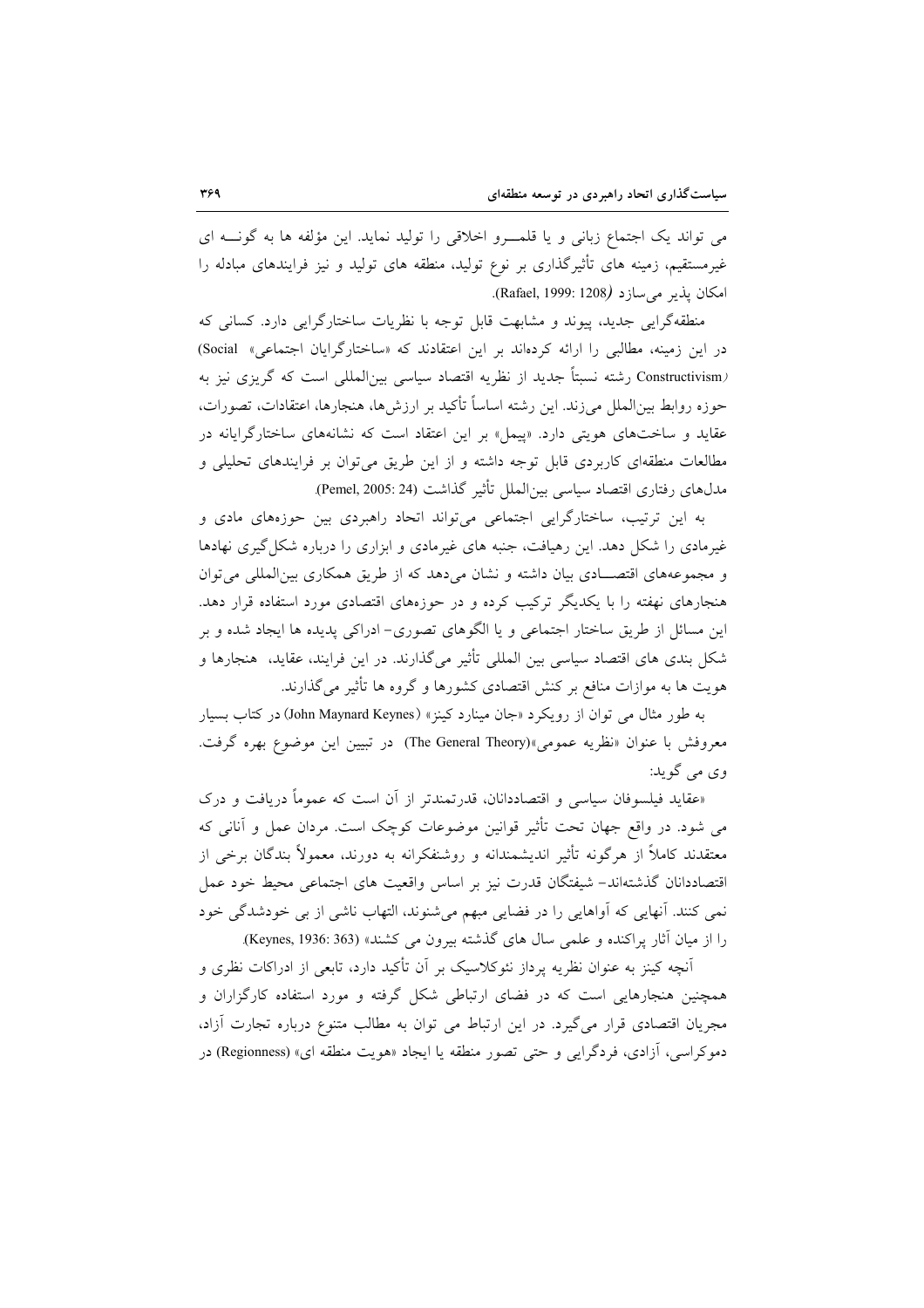مطالعات مربوط به اقتصاد منطقه ای اشاره نمود. همانگونهای که «کاتز نشتاین» (Katzenstein) سان مے ادار د:

«منطقه را میتوان مجموعهای فراتر از جریان مادی، ابزاری یا کالایی دانست. شکلگیری هویت و منطقه و پیوندهای اقتصادی–اجتماعی که در ان شکل میگیرد، تابعی از ساختار اجتماعی و شناختی است. این ساختارها بر اساس چگونگی مشارکت مردم با ملتهای مختلف در یک فضای مشترک جغرافیایی ایجاد شده و همچنین میتواند حسی مشترک از منطقه گرایی را ایجاد کند. در این شرایط هرگونه فعالیت اقتصادی به موازات کسب منفعت و سود به عنوان کنشی در راستای تولید هویت محسوب می شود» (Katzenstein, 2005: 38).

شکل گیری چنین فضای جغرافیایی که ماهیت اقتصادی دارد، در نظریه ساختارگرایان بدون توجه به اتحاد راهبردی مؤلفههای اجتماعی امکان پذیر نیست. به عبارت دیگر، می توان مفاهیم، استعاره ها و قیاس۵ایی را مورد ملاحظه قرار داد که براساس ان شکل گیری هویت و موجودیت یک منطقه را امکان پذیر می سازد. به همین دلیل است که «هارل» از واژه «جامعه منطقهای» (Regional Societ*y)* استفاده می کند.

وی چنین وضعیتی را تحول دائمی و فراگیر مجموعه ها و نهادهایی می داند که هویت مشخص را شکل داده و از سوی دیگر، زمینههای کنش بازیگران رسمی، غیررسمی و یا نهادينه شده را به وجود مي آورد (Hurrel, 1995: 466).

در واژگان تطبیقی اقتصاد سیاسی بینالمللی میتوان حس ایجاد هویت منطقهای را در اروپا، بیش از سایر مناطق مشاهده کرد؛ در حالی که اسیای شرقی به صورت منطقه متنوع باقی مانده است که این حس در ان بهگونهای مرحلهای در حال شکل گیری و گسترش است. این امر از طریق ارتباطات، سرمایه گذاری و فرایندهای روشنفکری شکل گرفته است. پویاییهای اقتصاد منطقهای رشد اقتصادی فراگیر و تبدیل منطقه به بازار اقتصاد سرمایه داری چنین وضعیتی را ایجاد کرده است. به هر میزان همکاری های اقتصادی، افزایش یابد و یا اینکه سطح فراگیرتری از مشارکت به وجود اید، طبعاً امکان ایجاد «هویت منطقهای» در حوزه اسیای شرقی نیز افزایش خواهد یافت.

بحران مالی ۸–۱۹۹۷ میلادی، حس منطقهگرایی در اسیای شرقی را افزایش داد. به همانگونهای که انسانها، خانوادهها و ملتها در شرایط بحران و مخاطرات فراروی خود به قالبهای هویتی مشترک دست میLبابند، طبیعی است که کشورها و واحدهای منطقه ای نیز در شرایط بحران، نشانههایی از همبستگی، همکاری و مشارکت فزاینده را ایجاد مینمایند. بحران مالی شرق اسیا، پیوندهای اجتماعی–اقتصادی واحدهایی که در فضای ایجاد هویت منطقهای قرار میگیرند، را افزایش داد. بسیاری از تحلیلگران بر این اعتقادند که منطقهگرایی در اروپا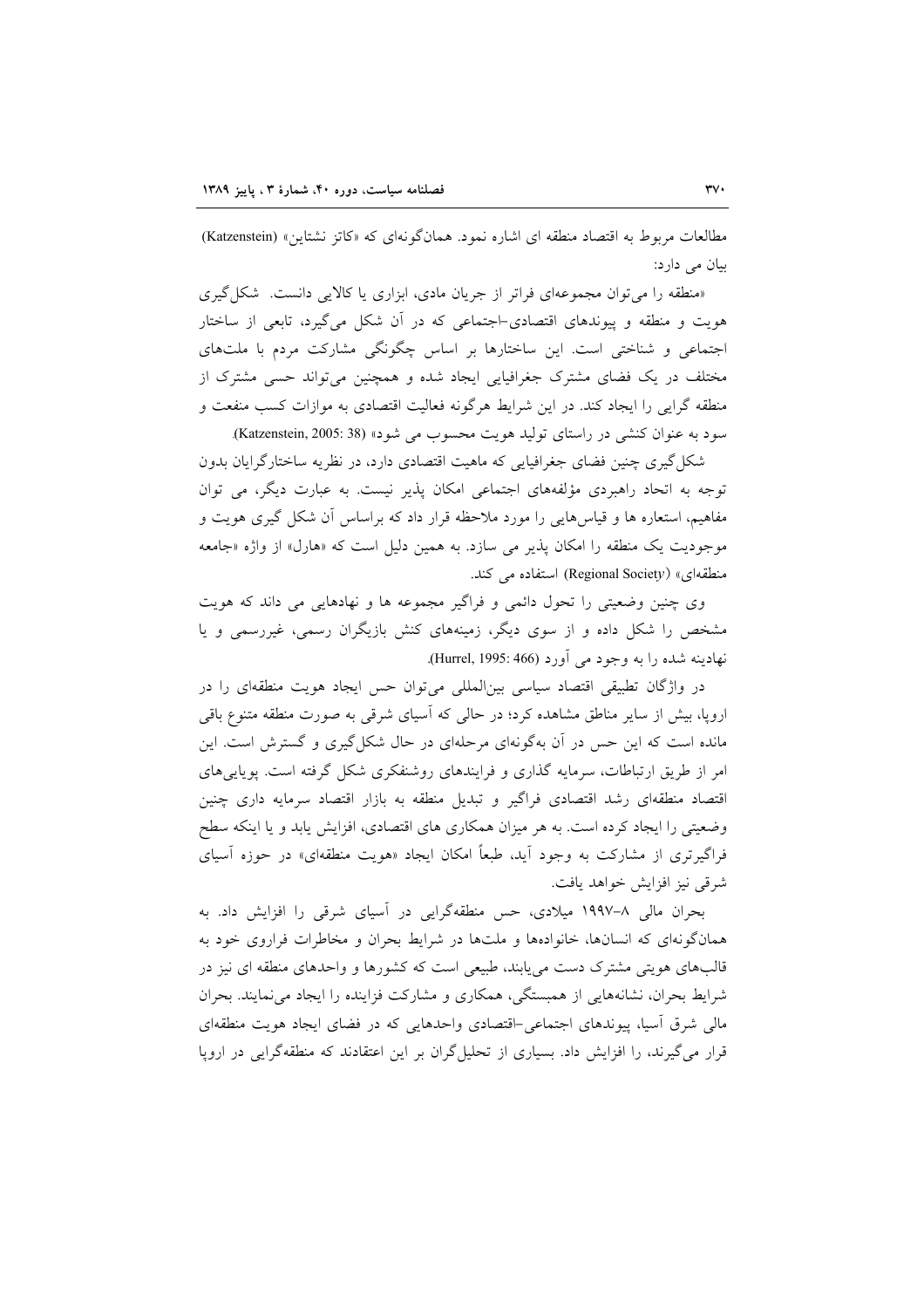نیز بعد از دوران بحران بزرگ اقتصادی از اهمیت و عینیت بیشتر برخوردار شد. ساخت های اجتماعی جدید شکل گرفته که زمینههای همکاری و همبستگی درون منطقه ای را ارتقاء می دهند (Pemel, 2005: 34).

ظهور جنبشهای فرهنگی-اجتماعی «پان منطقهای» در آسیای شرقی پیوند موثقی با فرایند ایجاد هویت منطقهای پیدا کرده است. به طور کلی، نشانههای متنوع از ساختار های اجتماعی وجود دارد که اتحادهای راهبردی در حوزه منطقه ای را شکل می دهند. به طور مثال می توان به کارتونهای ژاپنی، موسیقی پاپ کره، برنامههای متنوع تلویزیونی کره، ستارههای تلویزیونی چینی و گروههای آواز چندملیتی آسیایی اشاره کرد. این شاخصها به عنوان جذبههای رو به رشد فضای منطقهای پان آسیایی را شکل میدهنــد. تمامـــی کارتونها، موسیقیهای پاپ و پایگاه های اینترنتی، فرهنگی جدید را در حوزه آسیا ایجاد کرده که دو دهه قبل قابل تصور نبو د (کاستلز، ۱۳۸۰: ۲۱۸).

از سوی دیگر میتوان نشانههای دیگر از هنجارهای فرهنگی- اجتماعی اسیای شرقی را در روند مبادلات گروه های عمومی جامعه ملاحظه کرد. ساختهای حکومتی نیز چنین فضایی را تقویت کردهاند.

مبادله بین المللی دانشجویان و مسافرت های متنوع که در قالب سفرهای دسته جمعی انجام می گیرد، را می توان زمینه چنین فرایندی دانست. به طورکلی، اراده دولت ها و شرکت های اقتصادی در عصر موجود بر گسترش مبادلات، ارتباطات و همکاری ها شکل گرفته است. نشانههایی متنوع از تراکم در مسافرت خارجی، تجارت اقتصادی، تبادل کالاهای فرهنگی همانند موسیقی و فیلم در آسیای شرقی به وجود آمده و این امر به عنوان نشانه های اجتماعی شدن منطقه تلقی می شود. مؤلفههای یاد شده به ایجاد هویت منطقه ای در آسیای شرقی کمک نموده و زمینه ارتقاء سطح همکاریها را فراهم می سازد (1265 :002). Mahani, 2002).

به موازات فرایند منطقهگرایی میتوان از تئوری اتحاد راهبردی برای ایجاد «محیط فرامنطقهای» (Trans-Regional) نیز بهره گرفت. این امر در «ساختار نشست آسیا–اروپا» (ASEM) و همچنین «برنامه آسیای شرقی، آمریکای لاتین» (East Asia-Latin American Forum) قابل ملاحظه می باشد. روند یاد شده بیانگر شرایطی است که موجهای منطقه گرایی مبتنی بر خودشدگی به احساسی فراگیرتر تبدیل می شود که زمینه های مربوط به«ماشدگی» (We-ness) و «اَنها شدگی» (Them-ness) را در نظام منطقهای ارتقاء می دهد. به طورکلی، روندی که منجر به گسترش هنجارهای جمعی از فضای دولت ملی به حوزه منطقه ای گردیده است، بهگونهای مرحلهای در حال تکامل و گسترش است. چنین رونـدی را می توان در ارتباط با سازمانها و نهادهای اقتصادی- اجتماعی بین منطقهای ملاحظه کرد (Gilson, 2002: 122) .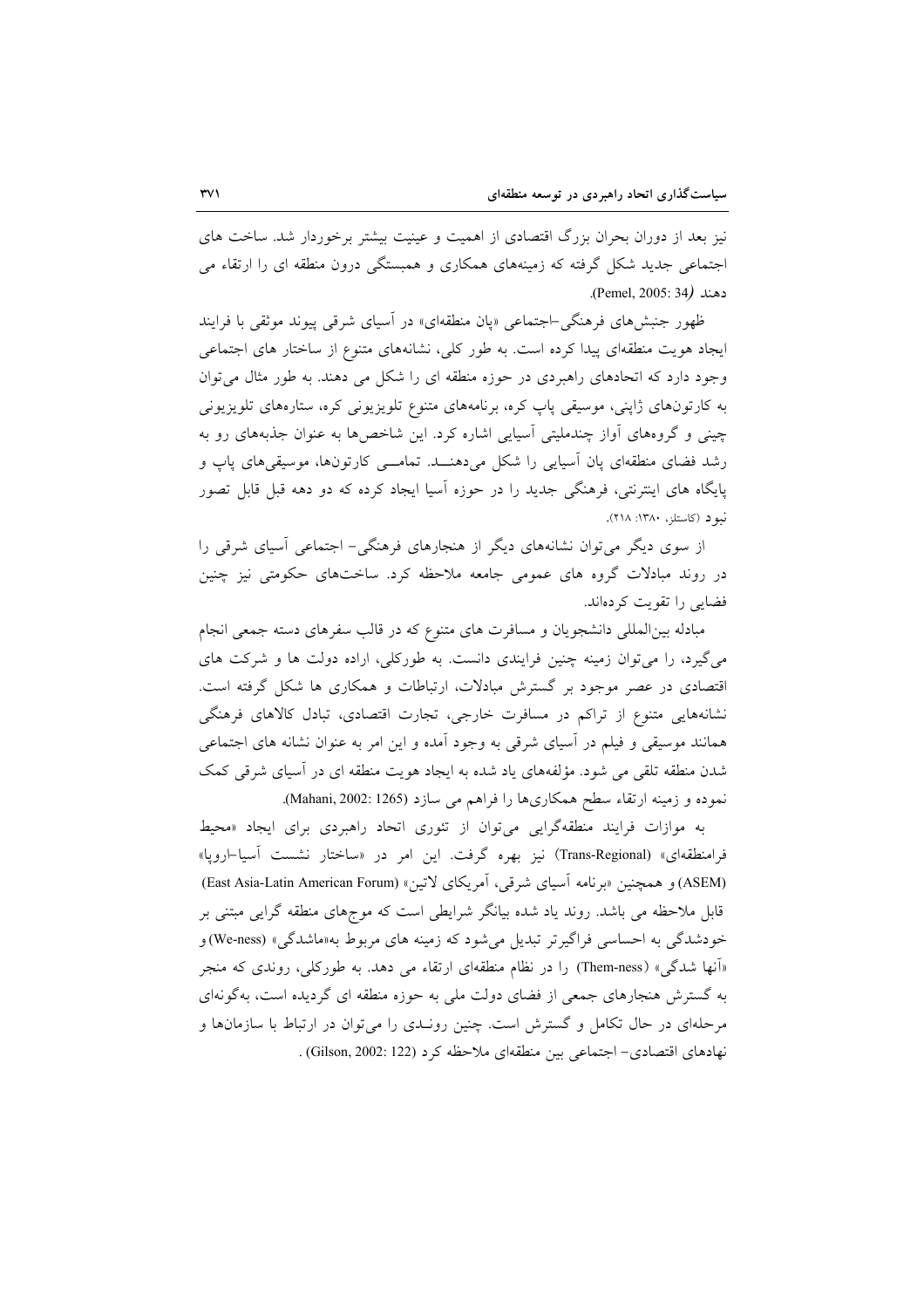#### نتىحە

شواهد نشان میدهد که در روند منطقهگرایی، موجهای وابستگی متقابل بین بازیگران مختلف ایجـاد میشود. پیوندهای اقتصادی، اجتماعی و فرهنگی افزایش یافته، بهگونهای که می توان به این نتیجه رسید که نشانههای منطقهگرایی در سطوح مختلف گسترش یافتهاند. این نشانهها از فضای فرهنگی، اجتماعی و هنجاری آغاز گردیده و به سوی قالب های ساختاری و کارکردی گسترش می یابند. در این فرایند، پیوندهای اجتماعی-اقتصادی در سطح خرد به لحاظ كاركردي، ماهيت همگرايانهتر يافتهاند.

رشد اقتصادی و سرمایهگذاری دائمی زمینه گسترش تجارت را فراهم آورده است. به عبارت دیگر، سرمایه مالی، محور اصلی سیاست گذاری اتحاد راهبردی تلقی می شود. در این فرایند مؤلفه های مالی در توسعه اقتصادی نقش محوری ایفاء می نمایند، به همان گونه ای که شاخصهای فرهنگی و هنجاری از جایگاهی محسوریتر در حوزه ادغام و همبستگی اجتماعی برخوردار شدهاند. در این روند تمامی نشانهها بیانگر آن است که سیاستگذاری مالی زمینه گسترش همکاری های تجاری، صنعتی و مبادلات چندجانبه را فراهـم می آورد. محور چنین اقدامی دست یابی به سود مشترک است؛ در حالهی که سیاستگذاری هنجاری، زمینه های نیل به هویت و همبستگی اجتماعی را به وجود می آورد.

در روند منطقه گرایی جدید، سیاست گذاری اقتصادی به موازات سیاست گذاری اجتماعی انجام میگیرد. بنابراین، دست یابی به فرایندهایی از جمله بازار مشترک، تولید کالاهای مشترک و منطقه آزاد تجاری، تابعی از سرمایه مالی و سیاست گذاری اقتصادی است. به همان گونه ای که جلوههایی از سیاستگذاری اجتماعی در راستای تولید فیلم، گسترش ارتباطات ماهوارهای ایجاد سبکهای جدید موسیقی را مورد پذیرش شهروندان مشارکتکننده در روند منطقهگرایی قرار می گیرند، را می توان در زمره شاخصهایی دانست که همکاریهای چندسطحی در فضای اقتصادی- اجتماعی را امکان پذیر میسازد.

در فرایند منطقه گرایی جدید، نقش نیروها و مؤلفههای بینالمللی نیز از اهمیت ویژه برخوردار است. کشورهایی که در روند جدال با ساختار و بازیگران نظام بینالملل برمی آیند، نقش محدود و شانس کمتر برای شکل دادن به فضای منطقهگرایی دارا هستند. به همین دلیل است که کشورهای خاورمیانه، فرصت محدودتر برای ایجاد ساختار منطقه ای دارند. آنها بیش از آنکه درصدد برجستهسازی شاخصهای همگرا در حوزه منطقهای باشند، نشانههایی از تعارض و واگرایی را مورد توجه و پیگیری قرار می دهند.

به عبارت دیگر در فضای خاورمیانه هیچگونه نشانهای از منطقهگرایی مشاهده نمی شود. اگرچه کشورهای خاورمیانه دارای منابع اقتصادی قابل توجه هستند و از این طریق به منابع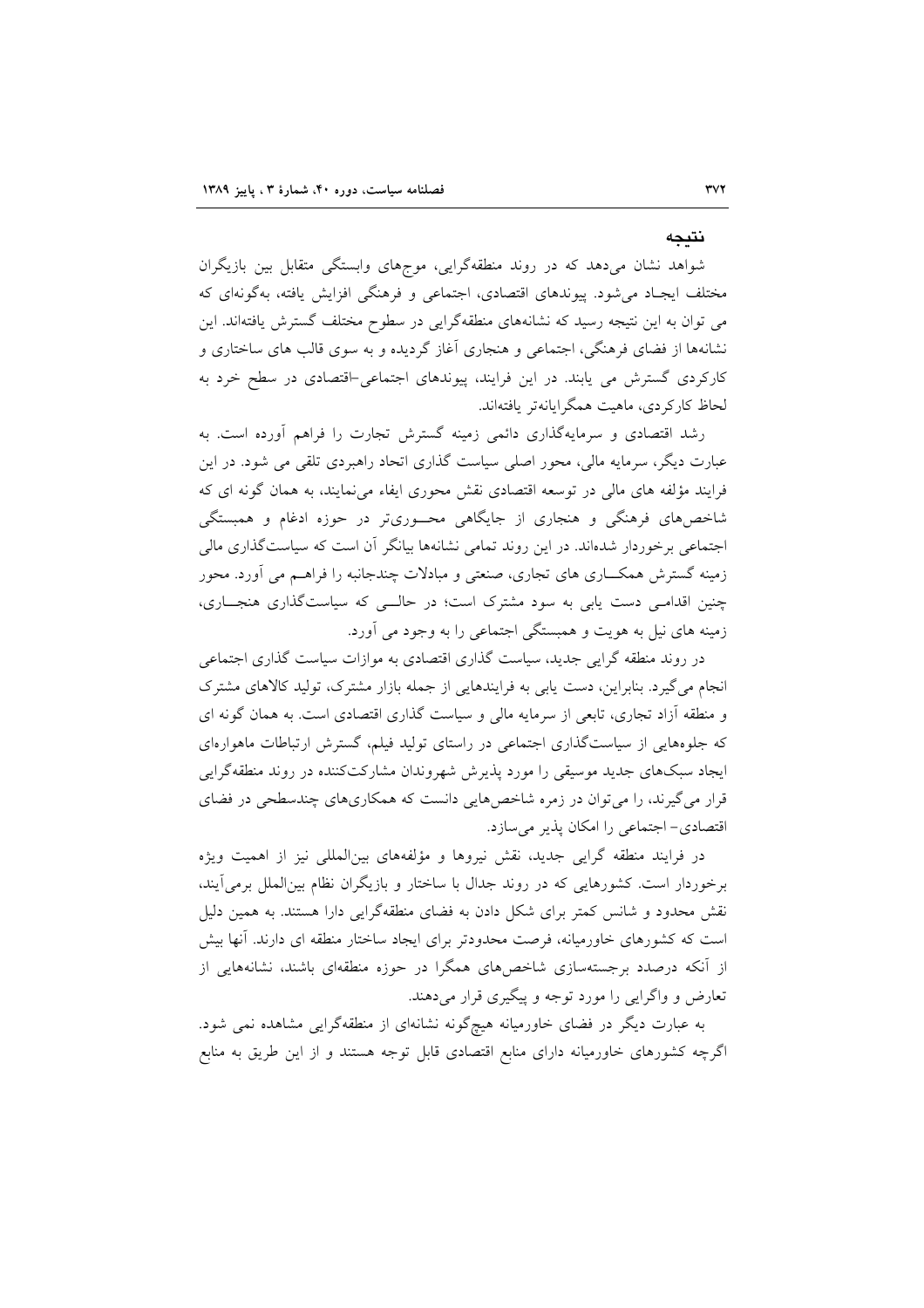مالـــی فراگیــــر و گسترده دست می یابند، اما این امر نمی تواند برای آنان انسجام و زیرساخت لازم و مؤثر برای شکل گیری منطقهگرایی را فراهم سازد. در این منطقه، اراده برای ایجاد زیرساخت های اقتصادی و اجتماعی مشترک که در روند همگرایانه قرار گیرد، محدود می باشد. فرهنگ تعارض و بدبینی نخبگان نسبت به یکدیگر چنین فضایی را تشدید نموده است.

این امر نشان میدهد که موجهای منطقه گرایی در شرایطی می تواند از قابلیت و مطلوبیت لازم برخوردار باشد که زمینههای مناسب برای همکاری و مشارکت چندجانبه وجود داشته باشد. کشورهای آسیای شرقی و همچنین واحدهای خاورمیانه در زمره مجموعههایی محسوب می شوند که از قابلیت لازم برای حداکثرسازی فرایندهای همگرایانه برخوردار بودهاند. این موضوع زمینه های لازم برای ایجاد تعادل بین منافع و همچنین قالبهای هویتی چنین مجموعههایی را فراهم می سازد.

بهطور کلـــی، منطقهگرایی از طریق سیاستگذاری اتحاد راهبردی در شرایطی حاصــل می شود که واحدهای تشکیل دهنده منطقهای بتوانند تقسیم بین المللی کار را از طریت گسترش شبکههای تولیــد بین|لمللی بازسازی نمایند. این امر بیش از آنکه مبتنی بر تعارض و جدال باشد، تابعی از ضرورتهای همگرایانه برای تولید مشترک و گسترش بازارهایی است که هر کشور می تواند نقش مؤثری را در آن ایفاء نماید.

بنابراین، بازار جهانی و ساختار اقتصاد بین الملل در فعال سازی شاخصهایی که در روند ترکیب با یکدیگر، اتحاد راهبردی را شکل میدهند، از اهمیت ویژه برخوردارند. در این فرايند، «زنجيره ارزشي» (value Chain) جديد ايجاد مي شود. اين زنجيره تركيبي از سودگرايي و همچنین هویتگرایی میباشد. لازم به توضیح است که شکلگیری زنجیره ارزشی در روند منطقهگرایی میتواند فعالیتهای کارکردی معطوف به منطقه گرایی را تقویت نماید. این زنجيره ارزشي، قادر است تا «ارزش افزوده» (Added Value) جديد را ايجاد نمايد.

تمامی شواهد یاد شده نشان میدهد که منطقهگرایی بخشی از معادله باز تولید اقتصادی در فضای اقتصادی جدید است که بر اساس آن زنجیرههای ارزشی را به ارزش افزوده اقتصادی، اجتماعی و سازمانی پیوند می دهد. شرکتهای چندملیتی و نمادهای بین المللی اقتصادی از طریق طراحی، تحقیق و توسعه، پردازش عناصر مادی، حمایتهای تدارکاتی، مدیریت اطلاعاتی و ارتباطی، سرمایهگذاری مالی، توسعه صنعتی، بازاریابی و توزیع محصول نهایی دربازارهای مختلف تجاری میتوانند بین منابع انسانی (نیروی کار ماهر یا ارزان)، دستیابی به مواد اولیه و کاربرد توانمندیهای فنآورانه رابطه متقابل برقرار نمایند.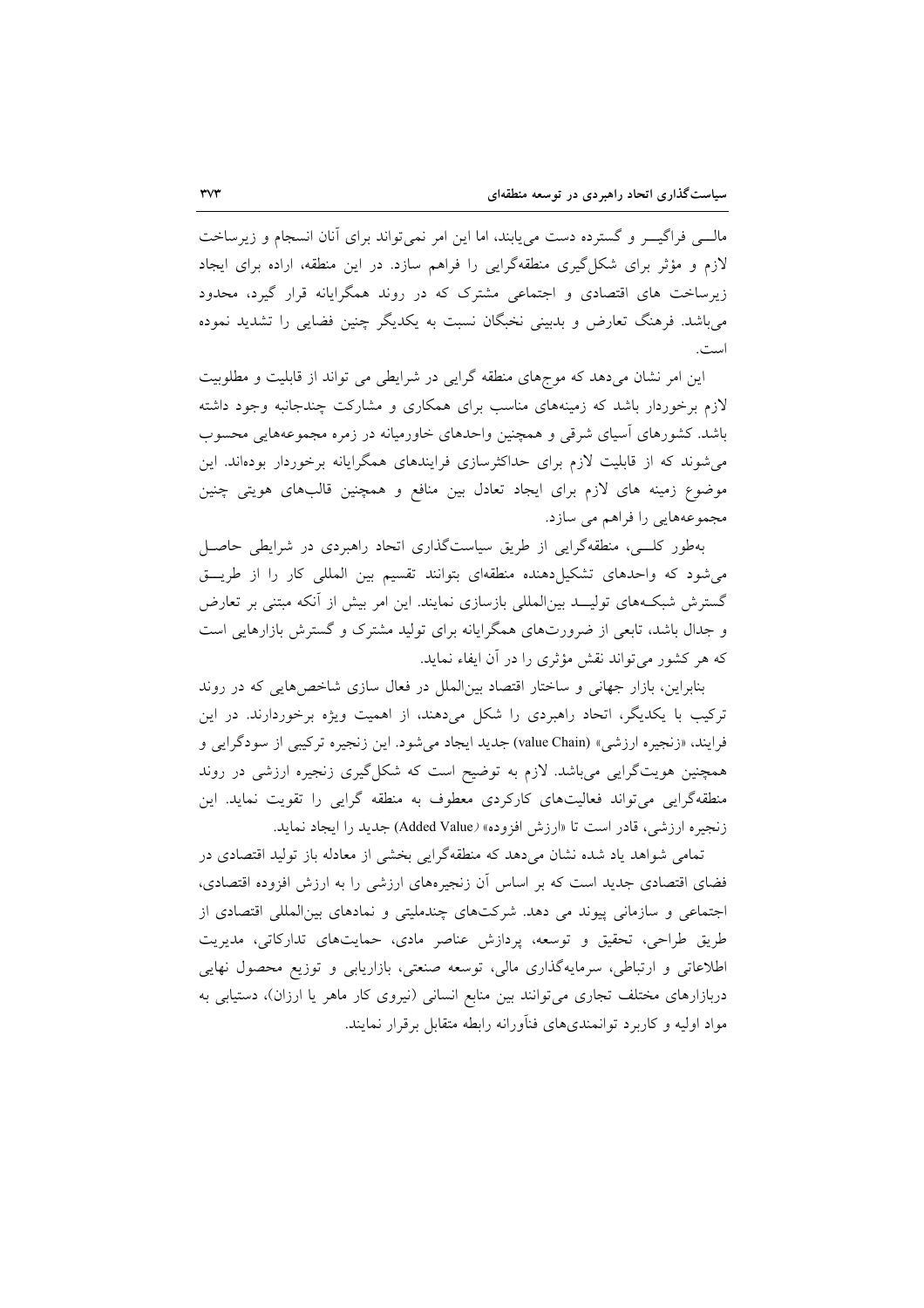به هر میزان شبکه تولید بین|لمللی از تحرک بیشتر برخوردار شود، زمینه گسترش آنان را در حوزههای جغرافیایی فراگیرتر فراهم می سازد. این رویکرد مبین آن است که تولید اقتصادی از طریق شبکههای بینالمللی و نهادهایی انجام میگیرد که قادرند بازار و سود اقتصادی را متنوع نمایند. در چنین شرایطی زیرساختهای اجتماعی همگون نیز از طریق گروههای مرجع هنجاري در حوزه هاي اجتماعي- فرهنگي شکل مي گيرد.

### منابع و مآخذ:

#### الف. فارسي:

۱. اونیل، یاتریک (۱۳۸٦) **مبانی سیاست تطبیقی**، ترجمه سعید میرترابی، تهران: انتشارات قوس.

- ۲. پارسونز، واین (۱۳۸۵) **مبانی سیاستگذاری عمومی و تحلیل سیاستها**، ترجمه حمیدرضا ملک محمدی، جلد اول، تهران: يژوهشكده مطالعات راهبردي.
- ۳. رادریگز، کارل (۱۳۸۰) **مدیریت در عرصه بین الملل**ی، ترجمه شمس السادات زاهدی و حسن دانای<sub>ی</sub> فر، تهران: انتشارات صفاد –اشہ اقبی.
	- ٤. فاين، بن (١٣٨٥) **سرمايه اجتماعي و نظريه اجتماعي**، ترجمه م.ك سروريان، تهران: مطالعات راهبردي.
- ه. کاستلز، مانوئل (۱۳۸۰) **عصر اطلاعات، ظهور جامعه شبکهای**، ترجمه احد علیقلیان و افشین خاکباز، جلد اول، ت<u>ه</u>ران: طرح نو.

.<br>٦. گودبای، جیمز (١٣٨٢) **تعارض۵ای منطقهای**، ترجمه محمدرضا سعیداَبادی، تهران: مطالعات راهبردی.

ب. خارجي:

- 1. Acharya, A. (2004) How ideas spread: Whose Norms Matter? Norm Localization and Institutional Change in Asian Regionalism, International, Organization, 58.
- 2. Borrus, M.Ernest, D and Haggard, S (2000) International Production Networks: Air Freight Services and the Electronics Industry in Southeast Asia, Economic Geography, 82, 2
- 3. Buzan, B. and Waever, O.(2003) Regions and Powers: The structure of International Security, Cambridge: Cambridge University Press
- 4. Cohen, E.(1990) The Future of Force, The National Interest, 21.
- 5. Dieter, H. (2006) Report on East Asian Integration, Notre Europe Studies and Research Paper, No.47.
- 6. Gamble, A. and Payne, A (1996) Regionalism and World Order, Basingstoke: Macmillan.
- 7. Gilson, J. (2002) Asia Meets Europe: Internationalism and the Asia-Europe Meeting, Cheltenham: Edwin Elgar.
- 8. Henning, C.R. (2002) East Asia Financial Co-Operation, Washington D.C: Intitute for International Economics.
- 9. Hettne, B. and Inotai, A. (1994) The New Regionalism, World Institute for Development Economics Research, United Nations University, Helsink.
- 10. Hurrel, A. (1995) Regionalism in Theoretical Perspective, Oxford: Oxford University Press.
- 11. Katzenstein, P.J. (2005) A World of Regions: Asia and Europe in the American Imperium, Ithaca: Cornell University Press.
- 12. Keynes, J.M. (1936) The General Theory of Employment, Interest and Money. Cambridge: Cambridge University Press.
- 13. Larner, W. and Walters. W (2002) The Political Rationality of New Regionalism, Theory and Society, 31.
- 14. Lee, K.T. (2002) Globalisation and the Regional Research, 23.